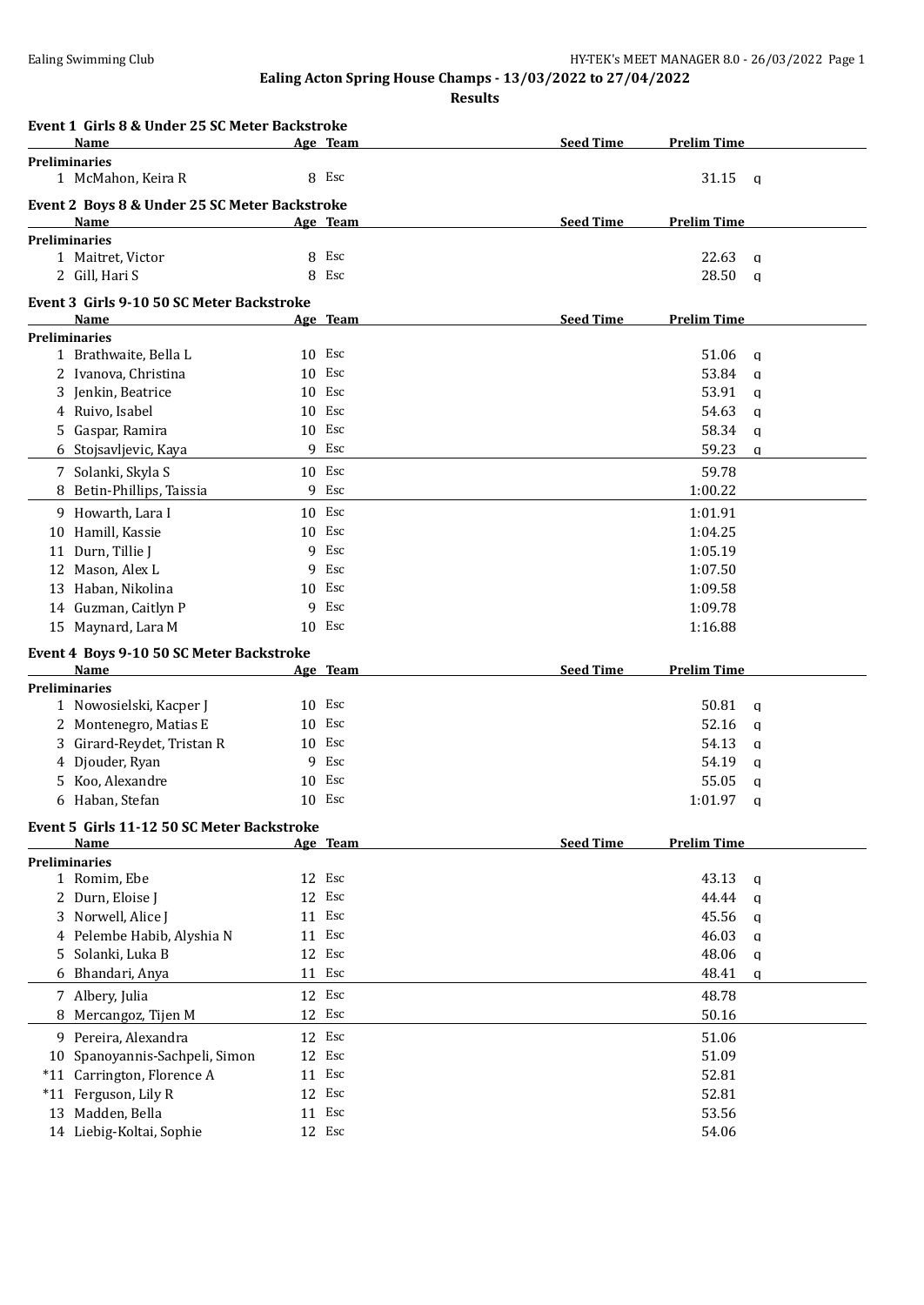**Results**

## **Preliminaries ... (Event 5 Girls 11-12 50 SC Meter Backstroke)**

|                      | Name                                        |    | Age Team | <b>Seed Time</b> | <b>Prelim Time</b> |             |
|----------------------|---------------------------------------------|----|----------|------------------|--------------------|-------------|
|                      | 15 Dikuasa Nanka-Bruce, Luna N              |    | 11 Esc   |                  | 54.13              |             |
|                      | 16 Eissa, Delilah                           |    | 11 Esc   |                  | 55.97              |             |
| 17                   | Olbrys, Annabelle D                         |    | 11 Esc   |                  | 1:01.38            |             |
| 18                   | Sharma, Anushka                             |    | 12 Esc   |                  | 1:01.84            |             |
|                      |                                             |    | 12 Esc   |                  |                    |             |
| 19                   | Gupta, Aneesha                              |    |          |                  | 1:02.34            |             |
| 20                   | Sodatonou, Naomie                           |    | 11 Esc   |                  | 1:03.78            |             |
| $\qquad \qquad - -$  | Havranek, Hannah L                          | 12 | Esc      |                  | <b>NS</b>          |             |
| $---$                | James, Rosie A                              |    | 12 Esc   |                  | <b>NS</b>          |             |
| $---$                | Chandak, Aanya                              |    | 12 Esc   |                  | <b>NS</b>          |             |
|                      | Guzman, Alysa P                             |    | 12 Esc   |                  | <b>NS</b>          |             |
|                      | --- Bielak, Maya                            |    | 12 Esc   |                  | <b>NS</b>          |             |
|                      | Event 6 Boys 11-12 50 SC Meter Backstroke   |    |          |                  |                    |             |
|                      | Name                                        |    | Age Team | <b>Seed Time</b> | <b>Prelim Time</b> |             |
| <b>Preliminaries</b> |                                             |    |          |                  |                    |             |
|                      | 1 Keating, Patrick                          |    | 12 Esc   |                  | 44.99              | q           |
|                      | 2 Mason, Harry P                            |    | 11 Esc   |                  | 48.72              | $\mathbf q$ |
| 3                    | Dervenagas, Athanasios                      |    | 11 Esc   |                  | 48.75              | $\mathbf q$ |
|                      | 4 Pitzioris, Nicholas M                     |    | 11 Esc   |                  | 49.22              | $\mathbf q$ |
|                      | 5 Pietralito-Laieb, Valentin A              |    | 12 Esc   |                  | 51.25              | $\mathbf q$ |
|                      | 6 Barinov, Aleksander                       |    | 12 Esc   |                  | 52.16              | $\mathbf q$ |
|                      | 7 Brown, Lysander E                         |    | 12 Esc   |                  | 52.69              |             |
| 8                    | Betin-Phillips, Jasper                      |    | 12 Esc   |                  | 54.13              |             |
|                      |                                             |    |          |                  |                    |             |
|                      | 9 Regan, Patrick                            |    | 11 Esc   |                  | 55.19              |             |
| 10                   | Roncero Martini, Alex                       |    | 11 Esc   |                  | 57.44              |             |
| 11                   | Mudge, Otto T                               |    | 12 Esc   |                  | 58.13              |             |
|                      | 12 Kamperis, Nikolaos                       |    | 12 Esc   |                  | 1:00.10            |             |
|                      | 13 Aksenenko, Damir                         |    | 12 Esc   |                  | 1:00.72            |             |
|                      | 14 Cullerier, Charlie J                     |    | 12 Esc   |                  | 1:02.47            |             |
| 15                   | Filmon, Yafet                               | 12 | Esc      |                  | 1:02.66            |             |
| 16                   | Bridle, Christopher                         | 12 | Esc      |                  | 1:04.02            |             |
| 17                   | Madden, Sol                                 | 12 | Esc      |                  | 1:07.66            |             |
| 18                   | Beshay, Martin J                            |    | 11 Esc   |                  | 1:08.69            |             |
|                      | --- Afonso, Oliver M                        |    | 11 Esc   |                  |                    |             |
|                      |                                             |    |          |                  | <b>NS</b>          |             |
|                      | --- Markham, Alex P                         |    | 12 Esc   |                  | <b>NS</b>          |             |
|                      | Event 7 Girls 13-14 100 SC Meter Backstroke |    |          |                  |                    |             |
|                      | Name                                        |    | Age Team | <b>Seed Time</b> | <b>Prelim Time</b> |             |
|                      | <b>Preliminaries</b>                        |    |          |                  |                    |             |
|                      | 1 Murfin, Maya J                            |    | 14 Esc   |                  | 1:22.88            | $\mathbf q$ |
|                      | 2 Sobti, Claudia                            |    | 14 Esc   |                  | 1:33.28            | a           |
|                      | 3 Howell-Jones, Edie A                      |    | 13 Esc   |                  | 1:35.16            | q           |
|                      | 4 Rodgers, Emilia V                         | 13 | Esc      |                  | 1:35.47            | $\mathbf q$ |
| 5.                   | Ribbons, Saskia B                           |    | 13 Esc   |                  | 1:36.22            | $\mathbf q$ |
|                      | 6 Perkins, Greta M                          |    | 13 Esc   |                  | 1:37.84            | $\mathbf q$ |
|                      | 7 Woolliscroft, Elizabeth J                 |    | 14 Esc   |                  | 1:39.53            |             |
| 8                    | Williams, Nancy G                           |    | 13 Esc   |                  | 1:40.06            |             |
|                      | 9 Rasmussen, Mia                            |    | 13 Esc   |                  | 1:42.47            |             |
| 10                   | Elliott, Serena B                           |    | 14 Esc   |                  | 1:42.63            |             |
|                      | Van der Graaf, Immi A                       |    | 14 Esc   |                  | 1:42.69            |             |
| 11                   |                                             |    |          |                  |                    |             |
| 12                   | Kynaston, Gwen L                            |    | 13 Esc   |                  | 1:45.90            |             |
|                      | 13 Patel, Shriya D                          |    | 14 Esc   |                  | 1:46.02            |             |
|                      | 14 Kmiec, Oliwia                            |    | 14 Esc   |                  | 1:46.31            |             |
| 15                   | Shet, Anika                                 |    | 14 Esc   |                  | 1:48.19            |             |
|                      | 16 Sharma, Anjali                           |    | 13 Esc   |                  | 2:00.69            |             |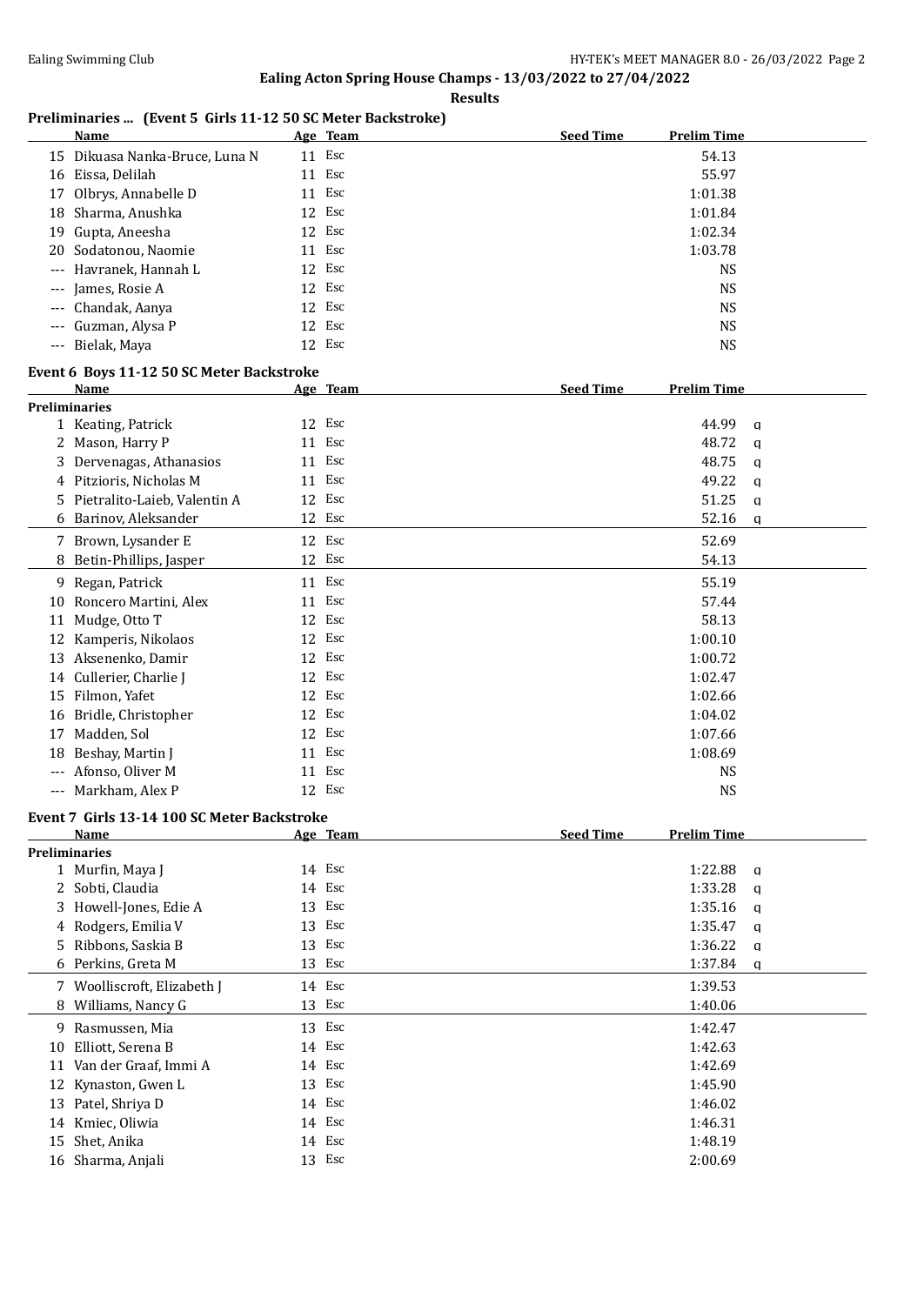**Results**

## **Preliminaries ... (Event 7 Girls 13-14 100 SC Meter Backstroke)**

|                     | Name                                                          | Age Team | <b>Seed Time</b> | <b>Prelim Time</b> |
|---------------------|---------------------------------------------------------------|----------|------------------|--------------------|
|                     | 17 Hamill, Eve                                                | 14 Esc   |                  | 2:04.25            |
|                     | 18 Lee, Caitlin                                               | 14 Esc   |                  | 2:04.31            |
| 19                  | Mason, Amelia L                                               | 13 Esc   |                  | 2:04.66            |
|                     | 20 Hamad, Jennah N                                            | 14 Esc   |                  | 2:06.82            |
|                     | 21 Thomson, Lucy                                              | 14 Esc   |                  | 2:08.25            |
|                     | 22 Larkin, Talia S                                            | 13 Esc   |                  | 2:14.91            |
|                     | 23 Vaitha, Bella                                              | 14 Esc   |                  | 2:16.70            |
|                     | 24 Taylor, Isabel                                             | 13 Esc   |                  | 2:21.91            |
|                     | 25 Wajida, Abdel-Fatah                                        | 13 Esc   |                  | 2:24.75            |
|                     | --- Tomovic, Tea A                                            | 13 Esc   |                  | DQ DQ              |
|                     | 6.2 Left position on the back (other than to initiate a turn) |          |                  |                    |
| $---$               | Luis, Rosie                                                   | 13 Esc   |                  | <b>NS</b>          |
|                     | --- Hirachand, Noushi D                                       | 13 Esc   |                  | <b>NS</b>          |
| $\qquad \qquad - -$ | Wiseman, Emma                                                 | 14 Esc   |                  | <b>NS</b>          |
|                     | --- Ivanova, Nikol                                            | 13 Esc   |                  | <b>NS</b>          |
|                     | --- Saggese, Asia                                             | 14 Esc   |                  | <b>NS</b>          |

## **Event 8 Boys 13-14 100 SC Meter Backstroke**

|       | <b>Name</b>                                     |    | Age Team | <b>Seed Time</b><br><b>Prelim Time</b> |  |
|-------|-------------------------------------------------|----|----------|----------------------------------------|--|
|       | <b>Preliminaries</b>                            |    |          |                                        |  |
|       | *1 Malley, Noah                                 |    | 14 Esc   | 1:24.56<br>a                           |  |
|       | *1 Druc, Adam                                   |    | 14 Esc   | 1:24.56<br>a                           |  |
|       | 3 Savvanidis, Alexandros                        |    | 14 Esc   | 1:25.53<br>a                           |  |
|       | 4 Havranek, Joe R                               |    | 14 Esc   | 1:28.59<br>a                           |  |
|       | 5 Griffiths, Barney                             |    | 13 Esc   | 1:34.77<br>a                           |  |
|       | 6 Klos, Anthony                                 | 13 | Esc      | 1:35.88<br>a                           |  |
|       | 7 Skitsko, Artur                                |    | 13 Esc   | 1:37.31                                |  |
|       | 8 Lennon, Daniel                                |    | 13 Esc   | 1:40.63                                |  |
|       | 9 Manners, Henry G                              |    | 13 Esc   | 1:42.72                                |  |
| 10    | Djouder, Samy                                   |    | 14 Esc   | 1:44.03                                |  |
| 11    | Kwiecien, Oliver                                |    | 13 Esc   | 1:52.59                                |  |
|       | 12 Laylan, Milan                                |    | 14 Esc   | 1:54.56                                |  |
| 13    | Juster Cripps, Jack                             |    | 13 Esc   | 1:55.03                                |  |
| 14    | Radcliffe, Theo O                               |    | 13 Esc   | 1:56.41                                |  |
| 15    | Edgar, Elliot                                   |    | 13 Esc   | 2:02.41                                |  |
|       | Kamperis, Christos                              |    | 14 Esc   | <b>NS</b>                              |  |
| ---   | Filmon, Adonay                                  |    | 14 Esc   | <b>NS</b>                              |  |
| $---$ | Leaviss, Frank J                                |    | 14 Esc   | <b>NS</b>                              |  |
|       | Ghoussainy, William                             |    | 14 Esc   | <b>NS</b>                              |  |
| ---   | Stone, Arlo S                                   |    | 14 Esc   | <b>NS</b>                              |  |
| $---$ | McInnes, Hugo A                                 |    | 13 Esc   | <b>NS</b>                              |  |
|       | Event 9 Girls 15 & Over 100 SC Meter Backstroke |    |          |                                        |  |

### **Age Team Seed Time Prelim Time Preliminaries** 1 Mutadich, Mia S 18 Esc 1:26.56 q 2 Kottler, Eleanor G 16 Esc 1:28.25 q 3 Spencer-Hotton, Lily R 16 Esc 1:29.44 q 4 Coultas-Pitman, Olivia G 17 Esc 1:32.38 q 5 Booth, Primrose 15 Esc 1:33.09 q 6 Krickic, Adriana 17 Esc 1:33.19 q 7 Booker, Josie L 17 Esc 1:38.34 8 Bryce, Molly E 17 Esc 1:38.94 9 Bolganschi, Bionda 15 Esc 1:39.27 10 Elliott, Maddie R 15 Esc 1:39.64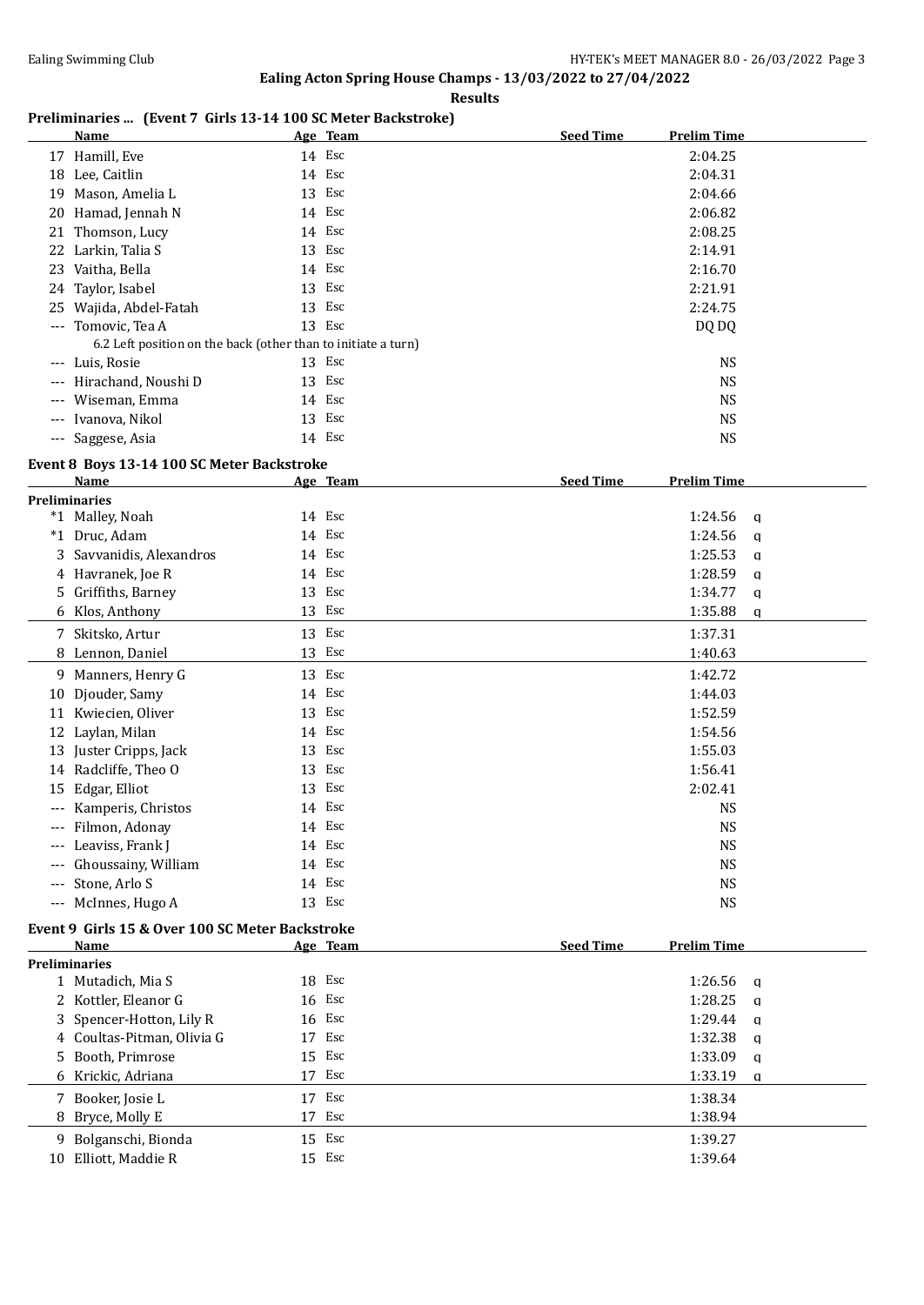**Results**

## **Preliminaries ... (Event 9 Girls 15 & Over 100 SC Meter Backstroke)**

|                      | Name                                            |    | Age Team | <b>Seed Time</b> | <b>Prelim Time</b>    |  |
|----------------------|-------------------------------------------------|----|----------|------------------|-----------------------|--|
|                      | 11 Warrillow, Isabella F                        |    | 17 Esc   |                  | 1:41.25               |  |
|                      | 12 Streltsova, Sofia                            |    | 19 Esc   |                  | 1:41.94               |  |
|                      | 13 McDonagh, Milly G                            |    | 17 Esc   |                  | 1:42.03               |  |
|                      | 14 Macyte, Esmile                               | 17 | Esc      |                  | 1:44.25               |  |
| $\cdots$             | Marshallsay, Georgia H                          | 15 | Esc      |                  | <b>NS</b>             |  |
| ---                  | Al-Zubaidi, Hannin                              | 17 | Esc      |                  | <b>NS</b>             |  |
| $---$                | Dickson, Lily M                                 | 17 | Esc      |                  | <b>NS</b>             |  |
| $---$                | Kynaston, Eva L                                 |    | 18 Esc   |                  | <b>NS</b>             |  |
|                      | Egelie, Lynette J                               |    | 16 Esc   |                  | <b>NS</b>             |  |
|                      | Wiseman, Amaia                                  |    | 16 Esc   |                  | <b>NS</b>             |  |
| $\qquad \qquad - -$  | Rasmussen, Alice                                |    | 15 Esc   |                  | <b>NS</b>             |  |
|                      |                                                 |    |          |                  |                       |  |
|                      | Event 10 Boys 15 & Over 100 SC Meter Backstroke |    |          |                  |                       |  |
|                      | <b>Name</b>                                     |    | Age Team | <b>Seed Time</b> | <b>Prelim Time</b>    |  |
| <b>Preliminaries</b> |                                                 |    |          |                  |                       |  |
|                      | 1 Krynski, Jacek                                |    | 19 Esc   |                  | 1:20.06<br>q          |  |
|                      | 2 Yerkassynov, Edik                             | 16 | Esc      |                  | 1:21.84<br>a          |  |
| 3                    | Warrell, Hiro                                   |    | 15 Esc   |                  | 1:25.19<br>a          |  |
| 4                    | Savvanidis, Filippos                            | 18 | Esc      |                  | 1:28.10<br>a          |  |
| 5                    | Beshay, Antony F                                | 15 | Esc      |                  | 1:28.66<br>a          |  |
|                      | 6 Warrell, Len                                  |    | 18 Esc   |                  | 1:28.69<br>q          |  |
|                      | 7 Carroll-Waine, Henry R                        |    | 16 Esc   |                  | 1:33.59               |  |
| 8                    | Patadia, Raj G                                  |    | 17 Esc   |                  | 1:33.78               |  |
|                      | 9 Lennon, Thomas                                |    | 15 Esc   |                  | 1:39.25               |  |
| 10                   | Cironka, Dovydas                                |    | 15 Esc   |                  | 1:41.22               |  |
| 11                   | Manners, Alfie                                  | 16 | Esc      |                  | 1:43.75               |  |
|                      | 12 Irimia, Cosmin T                             | 16 | Esc      |                  | 1:48.06               |  |
| 13                   | Svenburg De Andrade, Oliver                     | 15 | Esc      |                  | 1:48.66               |  |
|                      | 14 Demetre, Otis                                | 15 | Esc      |                  | 2:05.16               |  |
| 15                   | Klos, Adam M                                    | 17 | Esc      |                  | 2:10.06               |  |
| $---$                | Leaviss, Stanley                                | 16 | Esc      |                  | <b>NS</b>             |  |
|                      | Jenkins, Louis J                                | 15 | Esc      |                  | <b>NS</b>             |  |
| $---$                | Krasnodebski, Adam                              | 17 | Esc      |                  | <b>NS</b>             |  |
| $---$                | Bielak, Max P                                   | 16 | Esc      |                  | <b>NS</b>             |  |
|                      | Mehmedbasic, Deni                               |    | 17 Esc   |                  | <b>NS</b>             |  |
| ---                  | Edgar, Thomas J                                 |    | 18 Esc   |                  | <b>NS</b>             |  |
|                      | --- Ghoussainy, Ryan                            |    | 17 Esc   |                  | <b>NS</b>             |  |
|                      | --- Edgar, Alec D                               |    | 16 Esc   |                  | <b>NS</b>             |  |
|                      |                                                 |    |          |                  |                       |  |
|                      | Event 11 Girls 8 & Under 25 SC Meter Freestyle  |    |          |                  |                       |  |
|                      | Name                                            |    | Age Team | <b>Seed Time</b> | <b>Prelim Time</b>    |  |
| <b>Preliminaries</b> |                                                 |    |          |                  |                       |  |
|                      | 1 McMahon, Keira R                              |    | 8 Esc    |                  | $27.41 \quad q$       |  |
|                      | Event 12 Boys 8 & Under 25 SC Meter Freestyle   |    |          |                  |                       |  |
|                      | <b>Name</b>                                     |    | Age Team | <b>Seed Time</b> | <b>Prelim Time</b>    |  |
|                      | <b>Preliminaries</b>                            |    |          |                  |                       |  |
|                      | 1 Maitret, Victor                               |    | 8 Esc    |                  | 21.16<br>a            |  |
|                      | 2 Gill, Hari S                                  |    | 8 Esc    |                  | 27.22<br>q            |  |
|                      | Event 13 Girls 9-10 50 SC Meter Freestyle       |    |          |                  |                       |  |
|                      | <b>Name</b>                                     |    | Age Team | <b>Seed Time</b> | <b>Prelim Time</b>    |  |
| <b>Preliminaries</b> |                                                 |    |          |                  |                       |  |
|                      | 1 Ivanova, Christina                            |    | 10 Esc   |                  | 46.31<br>a            |  |
|                      | 2 Stojsavljevic, Kaya                           |    | 9 Esc    |                  | 48.75<br>a            |  |
|                      | 3 Ruivo, Isabel                                 |    | 10 Esc   |                  | 49.81<br>$\mathbf{q}$ |  |
|                      |                                                 |    |          |                  |                       |  |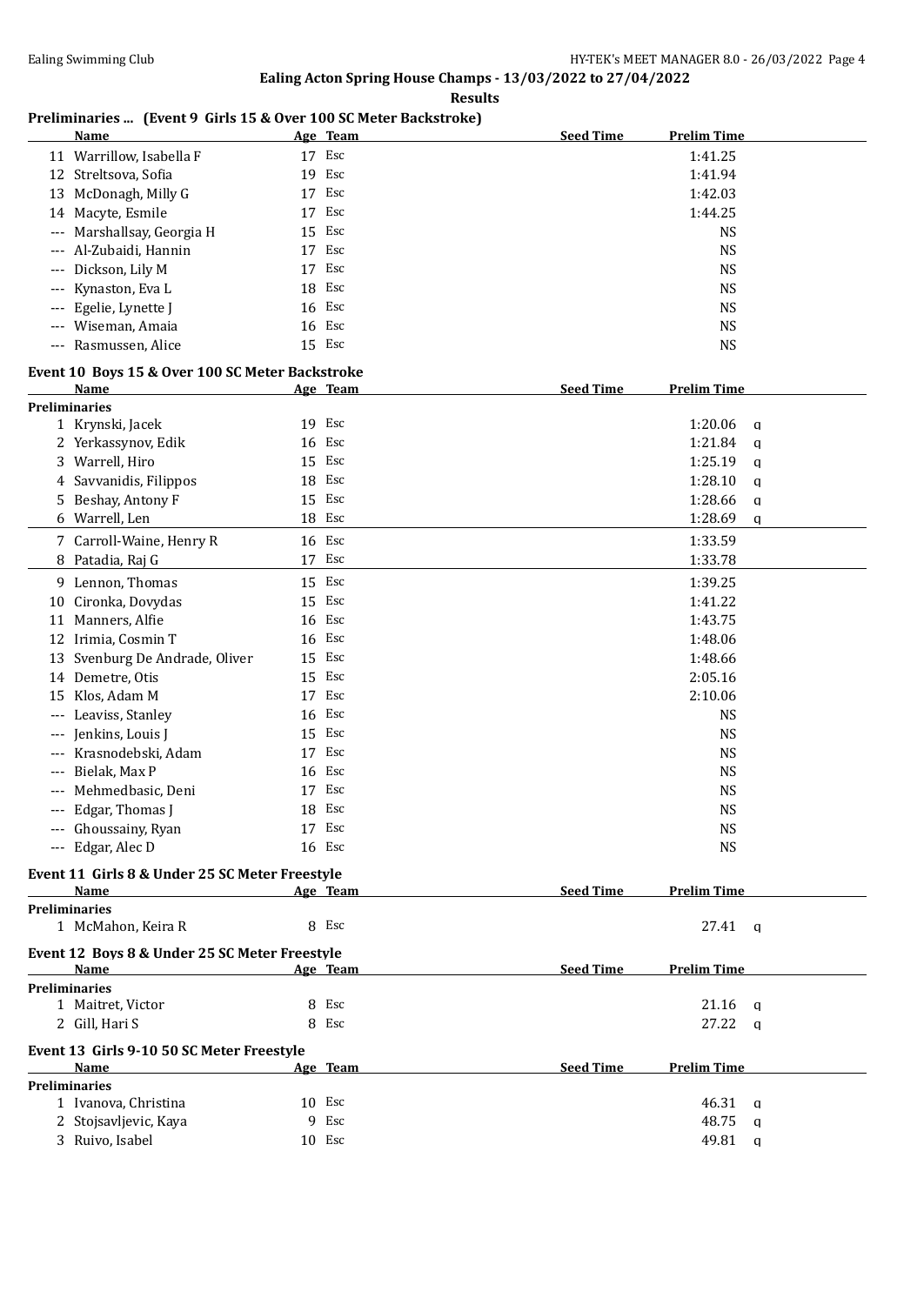**Results**

## **Preliminaries ... (Event 13 Girls 9-10 50 SC Meter Freestyle)**

|                      | Name                                       |        | Age Team | <b>Seed Time</b> | <b>Prelim Time</b> |              |
|----------------------|--------------------------------------------|--------|----------|------------------|--------------------|--------------|
|                      | 4 Jenkin, Beatrice                         |        | 10 Esc   |                  | 49.84              | $\mathbf q$  |
|                      | 5 Brathwaite, Bella L                      |        | 10 Esc   |                  | 50.50              | $\mathbf q$  |
| 6                    | Gaspar, Ramira                             | 10 Esc |          |                  | 51.28              | $\alpha$     |
|                      | 7 Howarth, Lara I                          |        | 10 Esc   |                  | 54.18              |              |
|                      | 8 Haban, Nikolina                          |        | 10 Esc   |                  | 55.59              |              |
|                      | 9 Solanki, Skyla S                         | 10 Esc |          |                  | 57.61              |              |
|                      | 10 Guzman, Caitlyn P                       | 9      | Esc      |                  | 57.63              |              |
|                      | 11 Hamill, Kassie                          | 10 Esc |          |                  | 58.13              |              |
| 12                   | Betin-Phillips, Taissia                    | 9      | Esc      |                  | 1:00.47            |              |
| 13                   | Durn, Tillie J                             | 9      | Esc      |                  | 1:03.91            |              |
|                      | 14 Mason, Alex L                           | 9      | Esc      |                  | 1:04.88            |              |
|                      | 15 Maynard, Lara M                         | 10 Esc |          |                  | 1:08.06            |              |
|                      |                                            |        |          |                  |                    |              |
|                      | Event 14 Boys 9-10 50 SC Meter Freestyle   |        |          |                  |                    |              |
|                      | Name                                       |        | Age Team | <b>Seed Time</b> | <b>Prelim Time</b> |              |
|                      | <b>Preliminaries</b>                       |        |          |                  |                    |              |
|                      | 1 Nowosielski, Kacper J                    | 10 Esc |          |                  | 45.69              | $\mathbf q$  |
| 2                    | Montenegro, Matias E                       | 10     | Esc      |                  | 46.25              | $\mathbf{q}$ |
| 3                    | Girard-Reydet, Tristan R                   | 10     | Esc      |                  | 48.31              | $\mathbf{q}$ |
| 4                    | Djouder, Ryan                              | 9      | Esc      |                  | 48.81              | $\mathbf{q}$ |
| 5                    | Koo, Alexandre                             | 10     | Esc      |                  | 58.66              | q            |
|                      | 6 Haban, Stefan                            |        | $10$ Esc |                  | 1:00.50            | $\mathbf{q}$ |
|                      | Event 15 Girls 11-12 50 SC Meter Freestyle |        |          |                  |                    |              |
|                      | Name                                       |        | Age Team | <b>Seed Time</b> | <b>Prelim Time</b> |              |
|                      | <b>Preliminaries</b>                       |        |          |                  |                    |              |
|                      | 1 Romim, Ebe                               | 12 Esc |          |                  | 38.34              | $\mathbf{q}$ |
|                      | 2 Durn, Eloise J                           | 12     | Esc      |                  | 39.66              | $\mathbf{q}$ |
|                      | 3 Pelembe Habib, Alyshia N                 | 11 Esc |          |                  | 39.69              | q            |
|                      | 4 Dikuasa Nanka-Bruce, Luna N              | 11 Esc |          |                  | 39.94              | $\mathbf{q}$ |
|                      | 5 Pereira, Alexandra                       |        | 12 Esc   |                  | 40.78              | q            |
|                      | 6 Albery, Julia                            | 12 Esc |          |                  | 41.19              | $\mathbf q$  |
|                      | 7 Norwell, Alice J                         | 11 Esc |          |                  | 41.22              |              |
| 8                    | Liebig-Koltai, Sophie                      |        | 12 Esc   |                  | 43.56              |              |
| 9                    | Solanki, Luka B                            |        | 12 Esc   |                  | 43.75              |              |
|                      | 10 Carrington, Florence A                  | 11 Esc |          |                  | 44.13              |              |
|                      | 11 Bhandari, Anya                          |        | 11 Esc   |                  | 44.44              |              |
|                      | 12 Mercangoz, Tijen M                      |        | 12 Esc   |                  | 44.49              |              |
|                      | 13 Ferguson, Lily R                        | 12     | Esc      |                  | 49.03              |              |
| 14                   | Spanoyannis-Sachpeli, Simon                |        | 12 Esc   |                  | 50.22              |              |
| 15                   | Eissa, Delilah                             |        | 11 Esc   |                  | 53.66              |              |
| 16                   | Madden, Bella                              |        | 11 Esc   |                  | 53.84              |              |
| 17                   | Sodatonou, Naomie                          | 11     | Esc      |                  | 54.22              |              |
| 18                   | Sharma, Anushka                            |        | 12 Esc   |                  | 55.29              |              |
| 19                   | Gupta, Aneesha                             | 12     | Esc      |                  | 1:00.25            |              |
| 20                   | Olbrys, Annabelle D                        | 11     | Esc      |                  | 1:00.97            |              |
| $---$                | Havranek, Hannah L                         | 12     | Esc      |                  | <b>NS</b>          |              |
| $---$                | James, Rosie A                             | 12     | Esc      |                  | <b>NS</b>          |              |
| $---$                | Chandak, Aanya                             | 12     | Esc      |                  | <b>NS</b>          |              |
| $---$                | Guzman, Alysa P                            | 12     | Esc      |                  | <b>NS</b>          |              |
| $\scriptstyle\cdots$ | Bielak, Maya                               |        | 12 Esc   |                  | <b>NS</b>          |              |
|                      |                                            |        |          |                  |                    |              |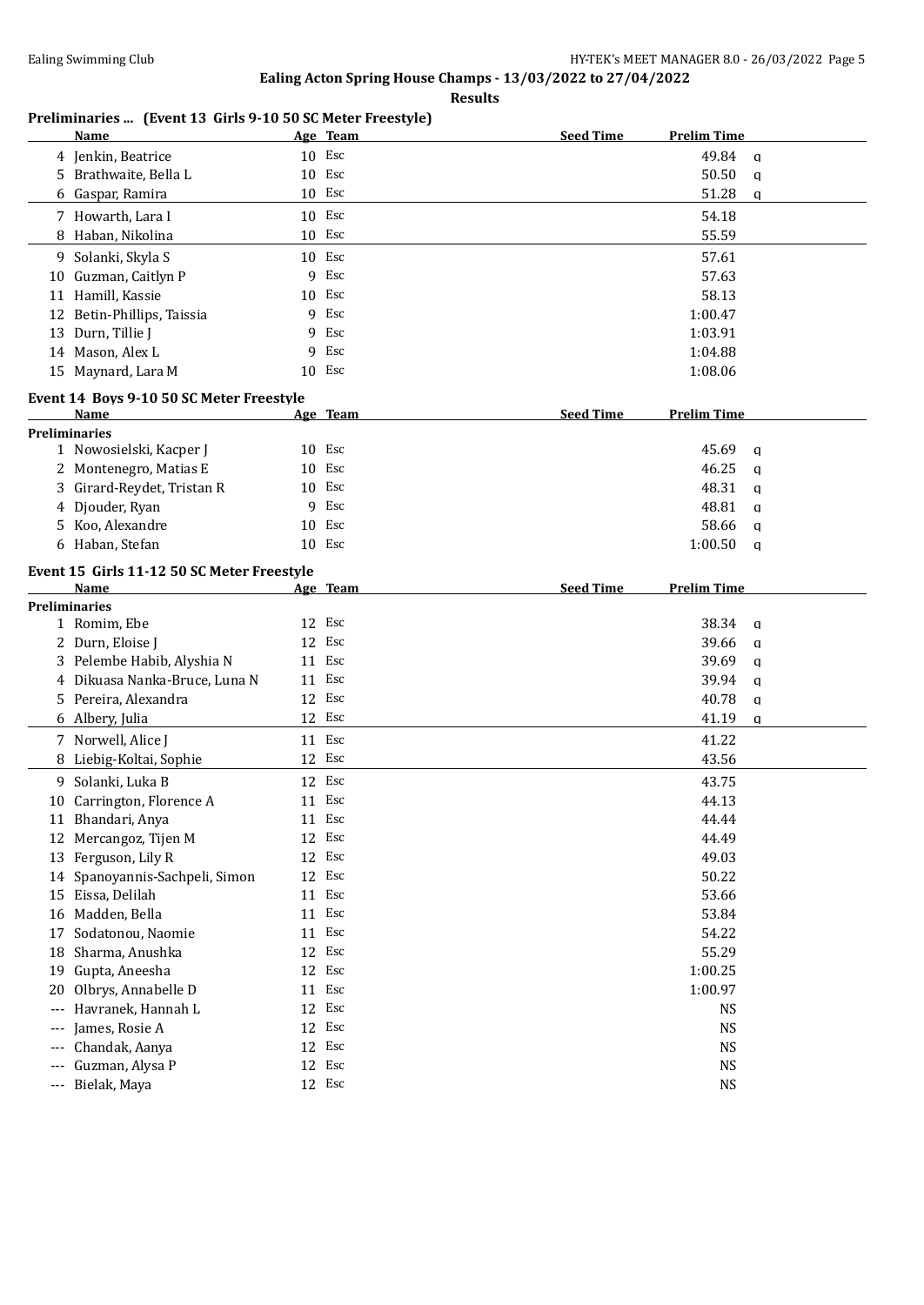**Results**

## **Event 16 Boys 11-12 50 SC Meter Freestyle**

|                      | <b>Name</b>                                 |        | Age Team | <b>Seed Time</b> | <b>Prelim Time</b> |              |
|----------------------|---------------------------------------------|--------|----------|------------------|--------------------|--------------|
| <b>Preliminaries</b> |                                             |        |          |                  |                    |              |
|                      | 1 Keating, Patrick                          | 12 Esc |          |                  | 37.76              | $\mathbf{q}$ |
|                      | 2 Aksenenko, Damir                          | 12 Esc |          |                  | 42.13              | $\mathbf{q}$ |
| 3                    | Dervenagas, Athanasios                      | 11 Esc |          |                  | 42.94              | $\mathbf{q}$ |
| 4                    | Barinov, Aleksander                         | 12 Esc |          |                  | 44.50              | $\mathbf{q}$ |
| 5.                   | Mason, Harry P                              | 11 Esc |          |                  | 46.41              | q            |
|                      |                                             | 12 Esc |          |                  | 46.84              |              |
|                      | 6 Kamperis, Nikolaos                        |        |          |                  |                    | $\mathbf q$  |
|                      | 7 Pietralito-Laieb, Valentin A              | 12 Esc |          |                  | 46.91              |              |
| 8                    | Bridle, Christopher                         | 12 Esc |          |                  | 47.28              |              |
|                      | 9 Brown, Lysander E                         | 12 Esc |          |                  | 47.47              |              |
| 10                   | Roncero Martini, Alex                       | 11 Esc |          |                  | 48.13              |              |
| 11                   | Betin-Phillips, Jasper                      | 12 Esc |          |                  | 48.19              |              |
|                      | 12 Pitzioris, Nicholas M                    | 11 Esc |          |                  | 48.38              |              |
| 13                   | Regan, Patrick                              | 11 Esc |          |                  | 48.69              |              |
|                      | 14 Mudge, Otto T                            | 12 Esc |          |                  | 51.78              |              |
|                      |                                             |        | Esc      |                  |                    |              |
| 15                   | Cullerier, Charlie J                        | 12     |          |                  | 53.04              |              |
|                      | 16 Madden, Sol                              | 12     | Esc      |                  | 53.37              |              |
| 17                   | Filmon, Yafet                               | 12 Esc |          |                  | 55.34              |              |
| 18                   | Beshay, Martin J                            | 11 Esc |          |                  | 1:17.16            |              |
|                      | --- Markham, Alex P                         | 12 Esc |          |                  | <b>NS</b>          |              |
|                      | --- Afonso, Oliver M                        | 11 Esc |          |                  | NS                 |              |
|                      | Event 17 Girls 13-14 100 SC Meter Freestyle |        |          |                  |                    |              |
|                      | Name                                        |        |          | <b>Seed Time</b> | <b>Prelim Time</b> |              |
|                      |                                             |        | Age Team |                  |                    |              |
| <b>Preliminaries</b> |                                             | 13 Esc |          |                  |                    |              |
|                      | 1 Rodgers, Emilia V                         |        |          |                  | 1:18.13            | a            |
|                      | 2 Murfin, Maya J                            | 14 Esc |          |                  | 1:18.41            | q            |
| 3                    | Ribbons, Saskia B                           | 13 Esc |          |                  | 1:20.16            | $\mathbf q$  |
|                      | 4 Woolliscroft, Elizabeth J                 | 14 Esc |          |                  | 1:26.28            | q            |
|                      | 5 Perkins, Greta M                          | 13 Esc |          |                  | 1:29.81            | $\mathbf q$  |
|                      | 6 Rasmussen, Mia                            | 13 Esc |          |                  | 1:30.19            | q            |
|                      | 7 Howell-Jones, Edie A                      | 13 Esc |          |                  | 1:30.81            |              |
| 8                    | Elliott, Serena B                           | 14 Esc |          |                  | 1:31.88            |              |
|                      | 9 Sobti, Claudia                            | 14 Esc |          |                  | 1:32.53            |              |
|                      | Shet, Anika                                 | 14 Esc |          |                  | 1:35.19            |              |
| 10                   |                                             |        |          |                  |                    |              |
|                      | 11 Williams, Nancy G                        | 13 Esc |          |                  | 1:35.97            |              |
|                      | 12 Van der Graaf, Immi A                    | 14 Esc |          |                  | 1:36.13            |              |
|                      | 13 Patel, Shriya D                          | 14 Esc |          |                  | 1:37.58            |              |
|                      | 14 Kmiec, Oliwia                            | 14 Esc |          |                  | 1:37.94            |              |
| 15                   | Kynaston, Gwen L                            | 13 Esc |          |                  | 1:40.47            |              |
|                      | 16 Hamill, Eve                              | 14 Esc |          |                  | 1:42.13            |              |
| 17                   | Tomovic, Tea A                              | 13     | Esc      |                  | 1:43.75            |              |
| 18                   | Sharma, Anjali                              | 13     | Esc      |                  | 1:44.91            |              |
| 19                   | Mason, Amelia L                             | 13     | Esc      |                  | 1:45.16            |              |
| 20                   | Hamad, Jennah N                             | 14     | Esc      |                  | 1:46.66            |              |
|                      | 21 Lee, Caitlin                             | 14 Esc |          |                  | 1:48.69            |              |
|                      | 22 Thomson, Lucy                            | 14 Esc |          |                  | 2:01.69            |              |
| 23                   | Vaitha, Bella                               | 14 Esc |          |                  | 2:09.13            |              |
|                      | 24 Larkin, Talia S                          | 13     | Esc      |                  |                    |              |
|                      |                                             |        |          |                  | 2:15.19            |              |
| 25                   | Taylor, Isabel                              | 13     | Esc      |                  | 2:15.47            |              |
| 26                   | Wajida, Abdel-Fatah                         | 13     | Esc      |                  | 2:28.63            |              |
| $\qquad \qquad - -$  | Hirachand, Noushi D                         | 13 Esc |          |                  | NS                 |              |
| ---                  | Luis, Rosie                                 | 13 Esc |          |                  | NS                 |              |
|                      | --- Ivanova, Nikol                          | 13 Esc |          |                  | <b>NS</b>          |              |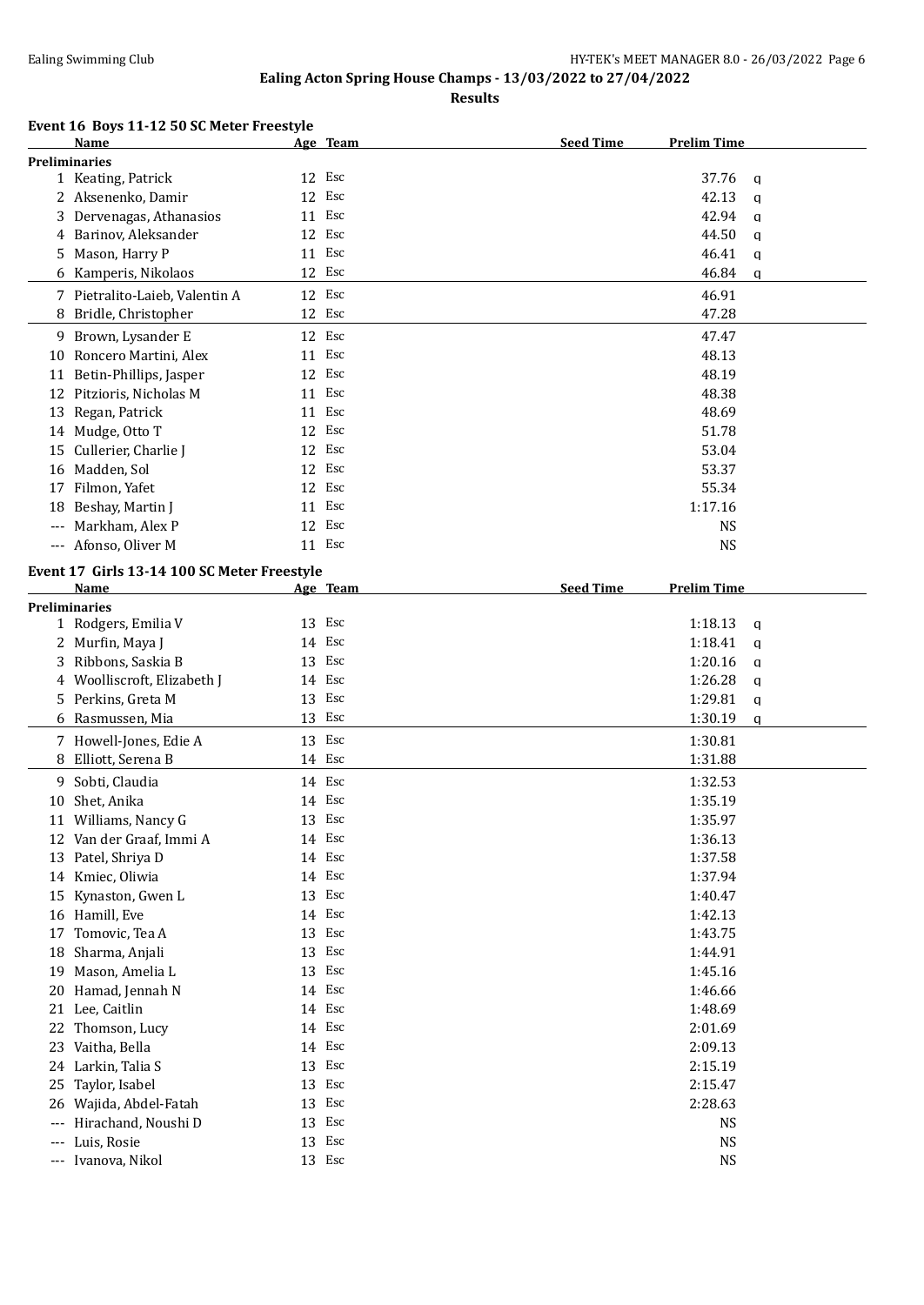**Results**

# **Preliminaries ... (Event 17 Girls 13-14 100 SC Meter Freestyle)**

|       | Name                                            |          | Age Team   | <b>Seed Time</b> | <b>Prelim Time</b>     |              |
|-------|-------------------------------------------------|----------|------------|------------------|------------------------|--------------|
|       | Wiseman, Emma                                   | 14 Esc   |            |                  | <b>NS</b>              |              |
| $---$ | Saggese, Asia                                   | 14 Esc   |            |                  | <b>NS</b>              |              |
|       | Event 18 Boys 13-14 100 SC Meter Freestyle      |          |            |                  |                        |              |
|       | Name                                            |          | Age Team   | <b>Seed Time</b> | <b>Prelim Time</b>     |              |
|       | <b>Preliminaries</b>                            |          |            |                  |                        |              |
|       | 1 Havranek, Joe R                               | 14 Esc   |            |                  | 1:12.66                | $\mathbf q$  |
|       | 2 Savvanidis, Alexandros                        | 14 Esc   |            |                  | 1:17.31                | $\mathbf q$  |
|       | 3 Druc, Adam                                    | 14 Esc   |            |                  | 1:18.28                | $\mathbf{q}$ |
|       | 4 Griffiths, Barney                             | 13 Esc   |            |                  | 1:20.96                | $\mathbf q$  |
|       | 5 Klos, Anthony                                 | 13 Esc   |            |                  | 1:28.63                | $\mathbf q$  |
|       | 6 Skitsko, Artur                                | 13 Esc   |            |                  | 1:28.91                | $\mathbf q$  |
|       | 7 Malley, Noah                                  | 14 Esc   |            |                  | 1:29.72                |              |
|       | 8 Manners, Henry G                              | 13 Esc   |            |                  | 1:30.84                |              |
|       |                                                 |          |            |                  |                        |              |
|       | 9 Laylan, Milan                                 | 14 Esc   |            |                  | 1:34.16                |              |
|       | 10 Djouder, Samy                                | 14 Esc   |            |                  | 1:35.47                |              |
|       | 11 Edgar, Elliot                                | 13       | Esc        |                  | 1:37.81                |              |
|       | 12 Lennon, Daniel                               | 13       | Esc        |                  | 1:41.16                |              |
|       | 13 Juster Cripps, Jack                          | 13       | Esc        |                  | 1:44.72                |              |
|       | 14 Kwiecien, Oliver                             | 13 Esc   |            |                  | 1:54.25                |              |
|       | 15 Radcliffe, Theo O                            | 13 Esc   |            |                  | 2:02.59                |              |
|       | Kamperis, Christos                              | 14 Esc   |            |                  | <b>NS</b>              |              |
|       | Filmon, Adonay                                  | 14 Esc   |            |                  | <b>NS</b>              |              |
| $---$ | Leaviss, Frank J                                | 14 Esc   |            |                  | <b>NS</b>              |              |
| $---$ | Ghoussainy, William                             | 14 Esc   |            |                  | <b>NS</b>              |              |
|       |                                                 |          |            |                  |                        |              |
| ---   | Stone, Arlo S                                   | 14 Esc   |            |                  | <b>NS</b>              |              |
|       | --- McInnes, Hugo A                             | 13 Esc   |            |                  | <b>NS</b>              |              |
|       | Event 19 Girls 15 & Over 100 SC Meter Freestyle |          |            |                  |                        |              |
|       | Name                                            |          | Age Team   | <b>Seed Time</b> | <b>Prelim Time</b>     |              |
|       | <b>Preliminaries</b>                            |          |            |                  |                        |              |
|       | 1 Mutadich, Mia S                               | 18 Esc   |            |                  | 1:12.30                | $\mathbf q$  |
|       | 2 Streltsova, Sofia                             | 19 Esc   |            |                  | 1:13.09                | $\mathbf q$  |
|       | 3 Krickic, Adriana                              | 17 Esc   |            |                  | 1:18.02                | $\alpha$     |
|       | 4 Booker, Josie L                               | 17 Esc   |            |                  | 1:18.56                | q            |
| 5.    | Booth, Primrose                                 | 15       | Esc        |                  | 1:22.13                | $\mathbf{q}$ |
|       | 6 Coultas-Pitman, Olivia G                      | 17 Esc   |            |                  | 1:23.66                | a            |
|       | 7 McDonagh, Milly G                             | 17 Esc   |            |                  | 1:24.12                |              |
|       | 8 Kottler, Eleanor G                            | 16 Esc   |            |                  | 1:24.13                |              |
|       |                                                 |          |            |                  |                        |              |
|       | 9 Bolganschi, Bionda                            | 15 Esc   |            |                  | 1:24.69                |              |
| 10    | Elliott, Maddie R                               |          | 15 Esc     |                  | 1:25.28                |              |
| 11    | Bryce, Molly E                                  | 17 Esc   |            |                  | 1:26.11                |              |
| 12    | Spencer-Hotton, Lily R                          | 16<br>17 | Esc<br>Esc |                  | 1:30.53                |              |
|       | 13 Warrillow, Isabella F                        | 17       | Esc        |                  | 1:32.78                |              |
|       | 14 Macyte, Esmile                               | 17       | Esc        |                  | 1:34.28                |              |
| $---$ | --- Al-Zubaidi, Hannin                          |          |            |                  | <b>NS</b>              |              |
| ---   | Marshallsay, Georgia H                          | 15       | Esc        |                  | <b>NS</b>              |              |
| ---   | Dickson, Lily M                                 | 17 Esc   |            |                  | <b>NS</b>              |              |
| ---   | Kynaston, Eva L                                 | 18 Esc   |            |                  | <b>NS</b>              |              |
| ---   | Egelie, Lynette J                               | 16 Esc   |            |                  | <b>NS</b>              |              |
| ---   | Wiseman, Amaia<br>Rasmussen, Alice              | 16 Esc   | 15 Esc     |                  | <b>NS</b><br><b>NS</b> |              |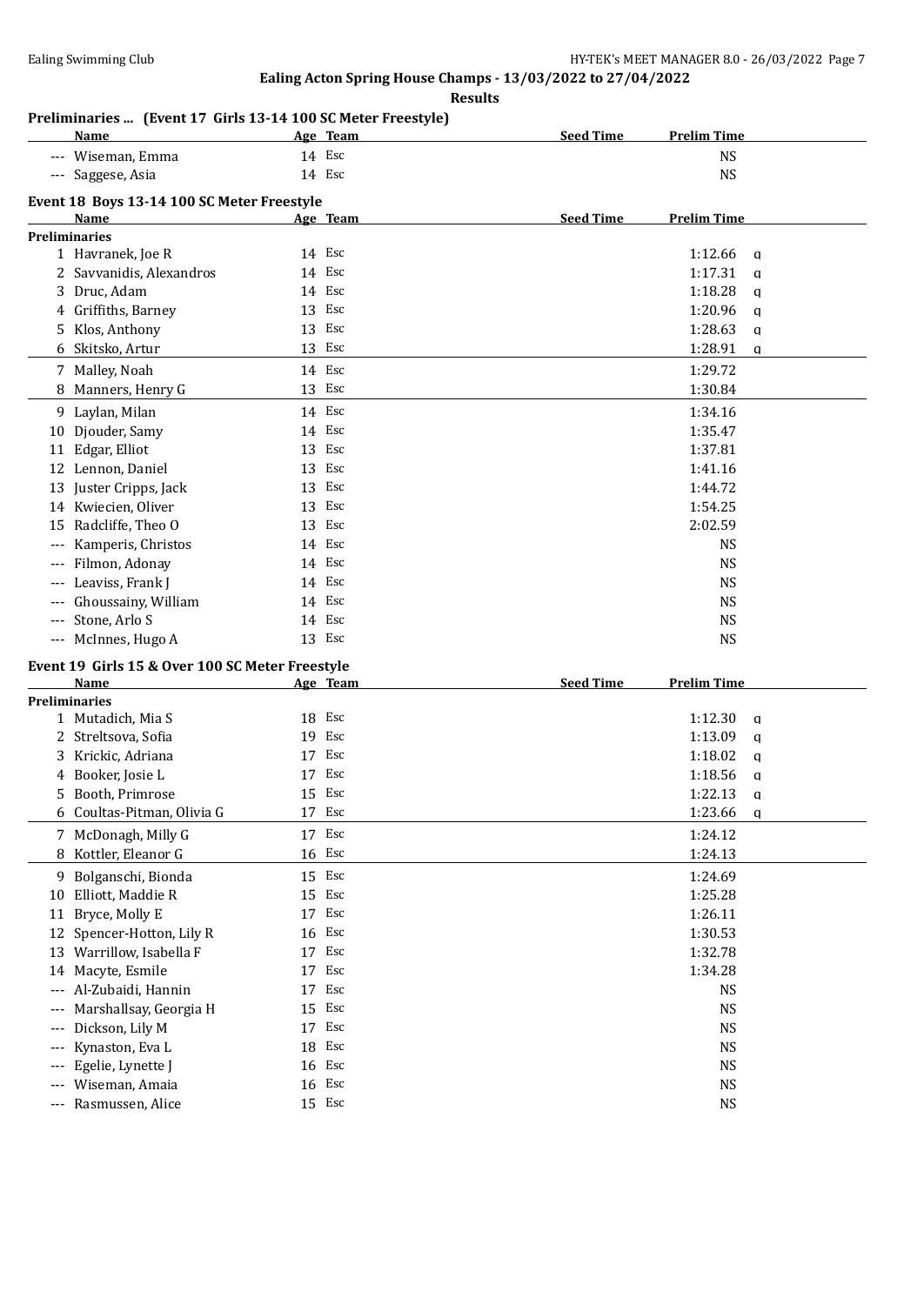**Results**

|  | Event 20 Boys 15 & Over 100 SC Meter Freestyle |  |
|--|------------------------------------------------|--|
|  |                                                |  |

|       | Name                                                      |        | Age Team | <b>Seed Time</b> | <b>Prelim Time</b>   |              |
|-------|-----------------------------------------------------------|--------|----------|------------------|----------------------|--------------|
|       | <b>Preliminaries</b>                                      |        |          |                  |                      |              |
|       | 1 Savvanidis, Filippos                                    | 18 Esc |          |                  | 1:06.34              | a            |
|       | 2 Krynski, Jacek                                          | 19 Esc |          |                  | 1:08.41              | $\mathbf{q}$ |
|       | 3 Warrell, Len                                            | 18 Esc |          |                  | 1:08.84              | $\mathbf{q}$ |
|       | 4 Klos, Adam M                                            | 17 Esc |          |                  | 1:13.06              | $\mathbf{q}$ |
|       | 5 Yerkassynov, Edik                                       | 16 Esc |          |                  | 1:16.01              | q            |
|       | 6 Warrell, Hiro                                           | 15 Esc |          |                  | 1:16.97              | $\mathbf q$  |
|       | 7 Patadia, Raj G                                          | 17 Esc |          |                  | 1:17.84              |              |
| 8     | Carroll-Waine, Henry R                                    | 16 Esc |          |                  | 1:19.43              |              |
|       | 9 Manners, Alfie                                          | 16 Esc |          |                  | 1:19.66              |              |
|       |                                                           | 15 Esc |          |                  | 1:21.97              |              |
| 10    | Beshay, Antony F                                          | 15 Esc |          |                  |                      |              |
|       | 11 Svenburg De Andrade, Oliver                            |        |          |                  | 1:24.44              |              |
|       | 12 Lennon, Thomas                                         | 15 Esc |          |                  | 1:30.19              |              |
|       | 13 Demetre, Otis                                          | 15 Esc |          |                  | 1:39.69              |              |
|       | 14 Irimia, Cosmin T                                       | 16 Esc |          |                  | 1:40.75              |              |
| 15    | Cironka, Dovydas                                          | 15 Esc |          |                  | 1:42.96              |              |
| $---$ | Jenkins, Louis J                                          | 15 Esc |          |                  | <b>NS</b>            |              |
|       | Leaviss, Stanley                                          | 16 Esc |          |                  | <b>NS</b>            |              |
|       | Krasnodebski, Adam                                        | 17 Esc |          |                  | <b>NS</b>            |              |
|       | Bielak, Max P                                             | 16 Esc |          |                  | <b>NS</b>            |              |
|       | Mehmedbasic, Deni                                         | 17 Esc |          |                  | <b>NS</b>            |              |
| $---$ | Edgar, Thomas J                                           | 18 Esc |          |                  | <b>NS</b>            |              |
| $---$ | Ghoussainy, Ryan                                          | 17 Esc |          |                  | <b>NS</b>            |              |
| $---$ | Edgar, Alec D                                             | 16 Esc |          |                  | <b>NS</b>            |              |
|       |                                                           |        |          |                  |                      |              |
|       | Event 21 Girls 8 & Under 25 SC Meter Breaststroke<br>Name |        |          | <b>Seed Time</b> | <b>Prelim Time</b>   |              |
|       | <b>Preliminaries</b>                                      |        | Age Team |                  |                      |              |
|       | 1 McMahon, Keira R                                        |        | 8 Esc    |                  | 34.72<br>$\mathbf q$ |              |
|       |                                                           |        |          |                  |                      |              |
|       | Event 22 Boys 8 & Under 25 SC Meter Breaststroke          |        |          |                  |                      |              |
|       | Name                                                      |        | Age Team | <b>Seed Time</b> | <b>Prelim Time</b>   |              |
|       | <b>Preliminaries</b>                                      |        |          |                  |                      |              |
|       | 1 Maitret, Victor                                         | 8      | Esc      |                  | 31.41                | a            |
|       | 2 Gill, Hari S                                            |        | 8 Esc    |                  | 31.84                | q            |
|       | Event 23 Girls 9-10 50 SC Meter Breaststroke              |        |          |                  |                      |              |
|       | Name                                                      |        | Age Team | <b>Seed Time</b> | <b>Prelim Time</b>   |              |
|       | <b>Preliminaries</b>                                      |        |          |                  |                      |              |
|       | 1 Jenkin, Beatrice                                        | 10 Esc |          |                  | 1:00.28              | q            |
|       | 2 Ivanova, Christina                                      | 10 Esc |          |                  | 1:03.25              | $\mathbf q$  |
| 3     | Stojsavljevic, Kaya                                       | 9      | Esc      |                  | 1:03.59              | $\mathbf q$  |
|       | 4 Brathwaite, Bella L                                     | 10 Esc |          |                  | 1:03.63              | $\mathbf q$  |
| 5.    | Ruivo, Isabel                                             | 10     | Esc      |                  | 1:03.97              | $\mathbf{q}$ |
| 6     | Howarth, Lara I                                           | 10 Esc |          |                  | 1:05.91              | $\mathbf q$  |
|       | 7 Gaspar, Ramira                                          | 10     | Esc      |                  | 1:07.97              |              |
|       | 8 Hamill, Kassie                                          | 10 Esc |          |                  | 1:12.94              |              |
|       | 9 Solanki, Skyla S                                        | 10 Esc |          |                  |                      |              |
|       |                                                           |        |          |                  | 1:14.88              |              |
| 10    | Maynard, Lara M                                           | 10 Esc |          |                  | 1:15.72              |              |
| 11    | Betin-Phillips, Taissia                                   | 9      | Esc      |                  | 1:19.06              |              |
| 12    | Guzman, Caitlyn P                                         | 9      | Esc      |                  | 1:21.47              |              |
| 13    | Mason, Alex L                                             | 9      | Esc      |                  | 1:21.69              |              |
| 14    | Durn, Tillie J                                            | 9      | Esc      |                  | 1:23.80              |              |
|       | 15 Haban, Nikolina                                        |        | 10 Esc   |                  | 1:26.78              |              |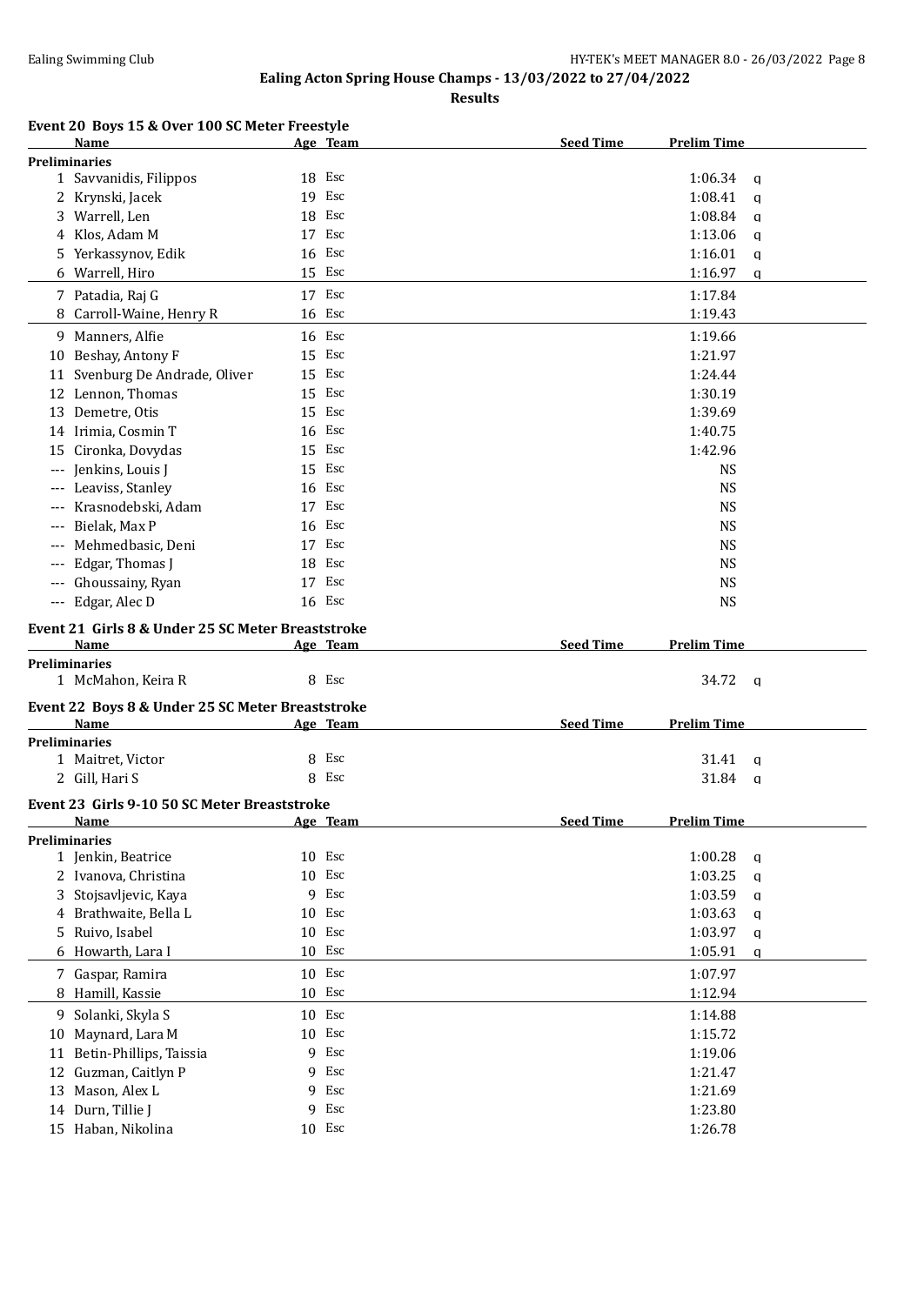**Results**

|       | Event 24 Boys 9-10 50 SC Meter Breaststroke           |    |          |                  |                         |
|-------|-------------------------------------------------------|----|----------|------------------|-------------------------|
|       | Name                                                  |    | Age Team | <b>Seed Time</b> | <b>Prelim Time</b>      |
|       | <b>Preliminaries</b>                                  |    |          |                  |                         |
|       | 1 Nowosielski, Kacper J                               |    | 10 Esc   |                  | 59.66<br>a              |
|       | 2 Montenegro, Matias E                                |    | 10 Esc   |                  | 1:02.53<br>a            |
| 3     | Koo, Alexandre                                        | 10 | Esc      |                  | 1:04.59<br>a            |
|       | Girard-Reydet, Tristan R                              | 10 | Esc      |                  | 1:06.01<br>a            |
| 5.    | Haban, Stefan                                         | 10 | Esc      |                  | 1:08.66<br>a            |
|       | 6 Djouder, Ryan                                       |    | 9 Esc    |                  | 1:17.49<br>$\mathsf{q}$ |
|       | Event 25 Girls 11-12 50 SC Meter Breaststroke<br>Name |    | Age Team | <b>Seed Time</b> | <b>Prelim Time</b>      |
|       | <b>Preliminaries</b>                                  |    |          |                  |                         |
|       | 1 Romim, Ebe                                          |    | 12 Esc   |                  | 53.01<br>$\mathbf{q}$   |
|       | 2 Pelembe Habib, Alyshia N                            | 11 | Esc      |                  | 53.13<br>$\mathbf{q}$   |
| 3     | Norwell, Alice J                                      |    | 11 Esc   |                  | 54.23<br>$\mathbf q$    |
| 4     | Durn, Eloise J                                        |    | 12 Esc   |                  | 54.30<br>$\mathbf{q}$   |
| 5     | Mercangoz, Tijen M                                    |    | 12 Esc   |                  | 54.31<br>q              |
|       | 6 Albery, Julia                                       |    | 12 Esc   |                  | 54.66<br>a              |
|       | 7 Spanoyannis-Sachpeli, Simon                         |    | 12 Esc   |                  | 55.66                   |
|       | 8 Dikuasa Nanka-Bruce, Luna N                         | 11 | Esc      |                  | 55.97                   |
|       |                                                       |    |          |                  |                         |
|       | 9 Sharma, Anushka                                     |    | 12 Esc   |                  | 56.84                   |
|       | 10 Carrington, Florence A                             | 11 | Esc      |                  | 57.28                   |
| 11    | Ferguson, Lily R                                      |    | 12 Esc   |                  | 1:00.38                 |
| 12    | Bhandari, Anya                                        |    | 11 Esc   |                  | 1:00.56                 |
| 13    | Eissa, Delilah                                        |    | 11 Esc   |                  | 1:00.75                 |
| 14    | Sodatonou, Naomie                                     |    | 11 Esc   |                  | 1:01.66                 |
|       | 15 Pereira, Alexandra                                 |    | 12 Esc   |                  | 1:02.59                 |
| 16    | Solanki, Luka B                                       |    | 12 Esc   |                  | 1:05.09                 |
| 17    | Gupta, Aneesha                                        |    | 12 Esc   |                  | 1:09.41                 |
|       | 18 Madden, Bella                                      |    | 11 Esc   |                  | 1:09.91                 |
| 19    | Olbrys, Annabelle D                                   |    | 11 Esc   |                  | 1:23.84                 |
|       | Havranek, Hannah L                                    |    | 12 Esc   |                  | <b>NS</b>               |
| ---   | Liebig-Koltai, Sophie                                 | 12 | Esc      |                  | <b>NS</b>               |
| $---$ | Chandak, Aanya                                        | 12 | Esc      |                  | <b>NS</b>               |
| ---   | Bielak, Maya                                          | 12 | Esc      |                  | <b>NS</b>               |
| $---$ | Guzman, Alysa P                                       |    | 12 Esc   |                  | <b>NS</b>               |
|       | --- James, Rosie A                                    |    | 12 Esc   |                  | <b>NS</b>               |
|       | Event 26 Boys 11-12 50 SC Meter Breaststroke          |    |          |                  |                         |
|       | Name                                                  |    | Age Team | <b>Seed Time</b> | <b>Prelim Time</b>      |
|       | <b>Preliminaries</b>                                  |    |          |                  |                         |
|       | 1 Keating, Patrick                                    |    | 12 Esc   |                  | 52.08<br>q              |
|       | 2 Roncero Martini, Alex                               |    | 11 Esc   |                  | 55.94<br>$\mathbf{q}$   |
| 3     | Brown, Lysander E                                     |    | 12 Esc   |                  | 57.94<br>$\mathbf q$    |
| 4     | Pietralito-Laieb, Valentin A                          |    | 12 Esc   |                  | 58.72<br>a              |
| 5     | Barinov, Aleksander                                   |    | 12 Esc   |                  | 58.88<br>q              |
|       | 6 Mason, Harry P                                      |    | 11 Esc   |                  | 58.90<br>a              |
|       | 7 Aksenenko, Damir                                    |    | 12 Esc   |                  | 59.09                   |
| 8     | Kamperis, Nikolaos                                    |    | 12 Esc   |                  | 59.28                   |
|       |                                                       |    |          |                  |                         |
|       | 9 Dervenagas, Athanasios                              |    | 11 Esc   |                  | 1:03.47                 |
|       | 10 Madden, Sol                                        |    | 12 Esc   |                  | 1:04.10                 |
| 11    | Filmon, Yafet                                         |    | 12 Esc   |                  | 1:04.19                 |
| 12    | Pitzioris, Nicholas M                                 |    | 11 Esc   |                  | 1:04.31                 |
|       | 13 Regan, Patrick                                     |    | 11 Esc   |                  | 1:04.39                 |
|       | 14 Cullerier, Charlie J                               |    | 12 Esc   |                  | 1:07.84                 |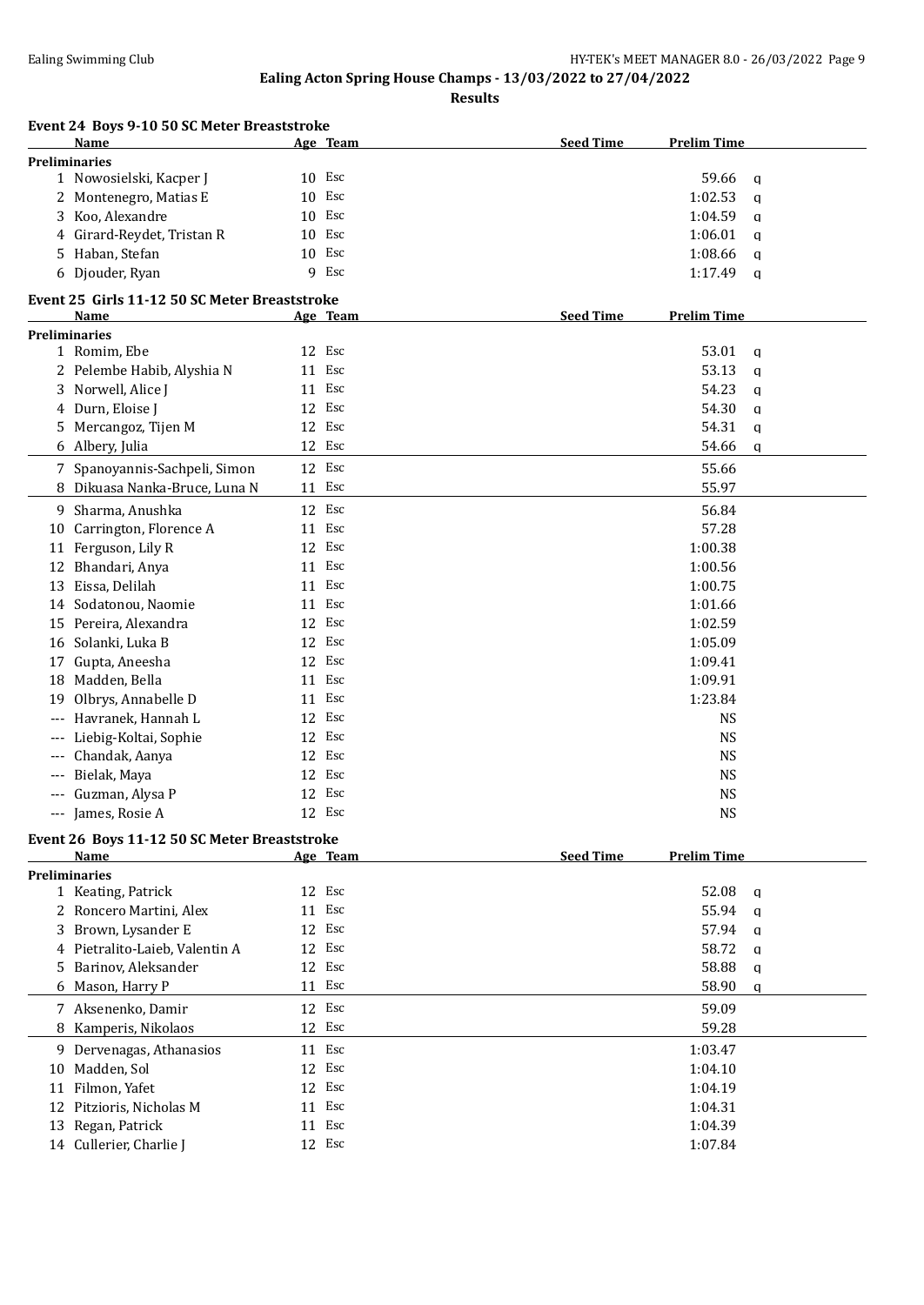**Results**

# **Preliminaries ... (Event 26 Boys 11-12 50 SC Meter Breaststroke)**

|       | <b>Name</b>                                      |        | Age Team | <b>Seed Time</b><br><b>Prelim Time</b> |             |
|-------|--------------------------------------------------|--------|----------|----------------------------------------|-------------|
|       | 15 Mudge, Otto T                                 |        | 12 Esc   | 1:08.16                                |             |
|       | 16 Betin-Phillips, Jasper                        | 12 Esc |          | 1:11.06                                |             |
| 17    | Bridle, Christopher                              | 12 Esc |          | 1:12.88                                |             |
| 18    | Beshay, Martin J                                 |        | 11 Esc   | 1:16.01                                |             |
| $---$ | Markham, Alex P                                  | 12 Esc |          |                                        | <b>NS</b>   |
|       | --- Afonso, Oliver M                             | 11 Esc |          |                                        | <b>NS</b>   |
|       |                                                  |        |          |                                        |             |
|       | Event 27 Girls 13-14 100 SC Meter Breaststroke   |        |          |                                        |             |
|       | Name                                             |        | Age Team | <b>Seed Time</b><br><b>Prelim Time</b> |             |
|       | <b>Preliminaries</b>                             |        |          |                                        |             |
|       | 1 Rodgers, Emilia V                              | 13 Esc |          | 1:45.34                                | a           |
|       | 2 Woolliscroft, Elizabeth J                      | 14 Esc |          | 1:46.09                                | q           |
|       | 3 Ribbons, Saskia B                              | 13 Esc |          | 1:48.22                                | a           |
|       | 4 Murfin, Maya J                                 | 14 Esc |          | 1:50.19                                | q           |
|       | 5 Tomovic, Tea A                                 | 13 Esc |          | 1:50.25                                | $\mathbf q$ |
|       | 6 Elliott, Serena B                              | 14 Esc |          | 1:50.28                                | $\mathbf q$ |
|       | 7 Rasmussen, Mia                                 | 13 Esc |          | 1:52.06                                |             |
|       | 8 Perkins, Greta M                               |        | 13 Esc   | 1:53.50                                |             |
|       | 9 Shet, Anika                                    | 14 Esc |          |                                        |             |
|       |                                                  | 13 Esc |          | 1:54.32                                |             |
|       | 10 Sharma, Anjali                                |        |          | 1:55.94                                |             |
|       | 11 Patel, Shriya D                               | 14 Esc |          | 1:56.05                                |             |
|       | 12 Howell-Jones, Edie A                          | 13 Esc |          | 1:58.81                                |             |
|       | 13 Van der Graaf, Immi A                         | 14 Esc |          | 2:01.03                                |             |
|       | 14 Kmiec, Oliwia                                 | 14 Esc |          | 2:01.38                                |             |
|       | 15 Lee, Caitlin                                  | 14 Esc |          | 2:01.45                                |             |
|       | 16 Williams, Nancy G                             | 13 Esc |          | 2:04.84                                |             |
| 17    | Kynaston, Gwen L                                 | 13 Esc |          | 2:08.19                                |             |
|       | 18 Hamill, Eve                                   | 14 Esc |          | 2:08.81                                |             |
| 19    | Sobti, Claudia                                   |        | 14 Esc   | 2:09.80                                |             |
| 20    | Mason, Amelia L                                  | 13 Esc |          | 2:11.28                                |             |
| 21    | Thomson, Lucy                                    | 14 Esc |          | 2:12.72                                |             |
| 22    | Vaitha, Bella                                    | 14 Esc |          | 2:15.75                                |             |
|       | 23 Hamad, Jennah N                               | 14 Esc |          | 2:26.13                                |             |
|       | 24 Larkin, Talia S                               | 13 Esc |          | 2:42.22                                |             |
|       | 25 Taylor, Isabel                                | 13 Esc |          | 2:47.53                                |             |
|       | 26 Wajida, Abdel-Fatah                           |        | 13 Esc   | 2:51.16                                |             |
|       | --- Hirachand, Noushi D                          |        | 13 Esc   |                                        | <b>NS</b>   |
|       | --- Luis, Rosie                                  |        | 13 Esc   |                                        | <b>NS</b>   |
| ---   | Ivanova, Nikol                                   |        | 13 Esc   |                                        | <b>NS</b>   |
| $---$ | Wiseman, Emma                                    |        | 14 Esc   |                                        | <b>NS</b>   |
|       | --- Saggese, Asia                                |        | 14 Esc   |                                        | <b>NS</b>   |
|       |                                                  |        |          |                                        |             |
|       | Event 28 Boys 13-14 100 SC Meter Breaststroke    |        |          |                                        |             |
|       | Name                                             |        | Age Team | <b>Seed Time</b><br><b>Prelim Time</b> |             |
|       | <b>Preliminaries</b><br>1 Savvanidis, Alexandros | 14 Esc |          | 1:33.59                                |             |
|       |                                                  |        | 14 Esc   |                                        | q           |
|       | 2 Havranek, Joe R                                |        |          | 1:35.91                                | $\mathbf q$ |
|       | 3 Druc, Adam                                     |        | 14 Esc   | 1:38.41                                | q           |
|       | 4 Griffiths, Barney                              |        | 13 Esc   | 1:47.78                                | a           |
| 5     | Malley, Noah                                     |        | 14 Esc   | 1:48.13                                | q           |
|       | 6 Laylan, Milan                                  |        | 14 Esc   | 1:50.78                                | a           |
|       | 7 Klos, Anthony                                  |        | 13 Esc   | 1:53.84                                |             |
| 8     | Juster Cripps, Jack                              |        | 13 Esc   | 2:00.91                                |             |
|       | 9 Skitsko, Artur                                 |        | 13 Esc   | 2:01.53                                |             |
|       | 10 Manners, Henry G                              |        | 13 Esc   | 2:03.94                                |             |
|       |                                                  |        |          |                                        |             |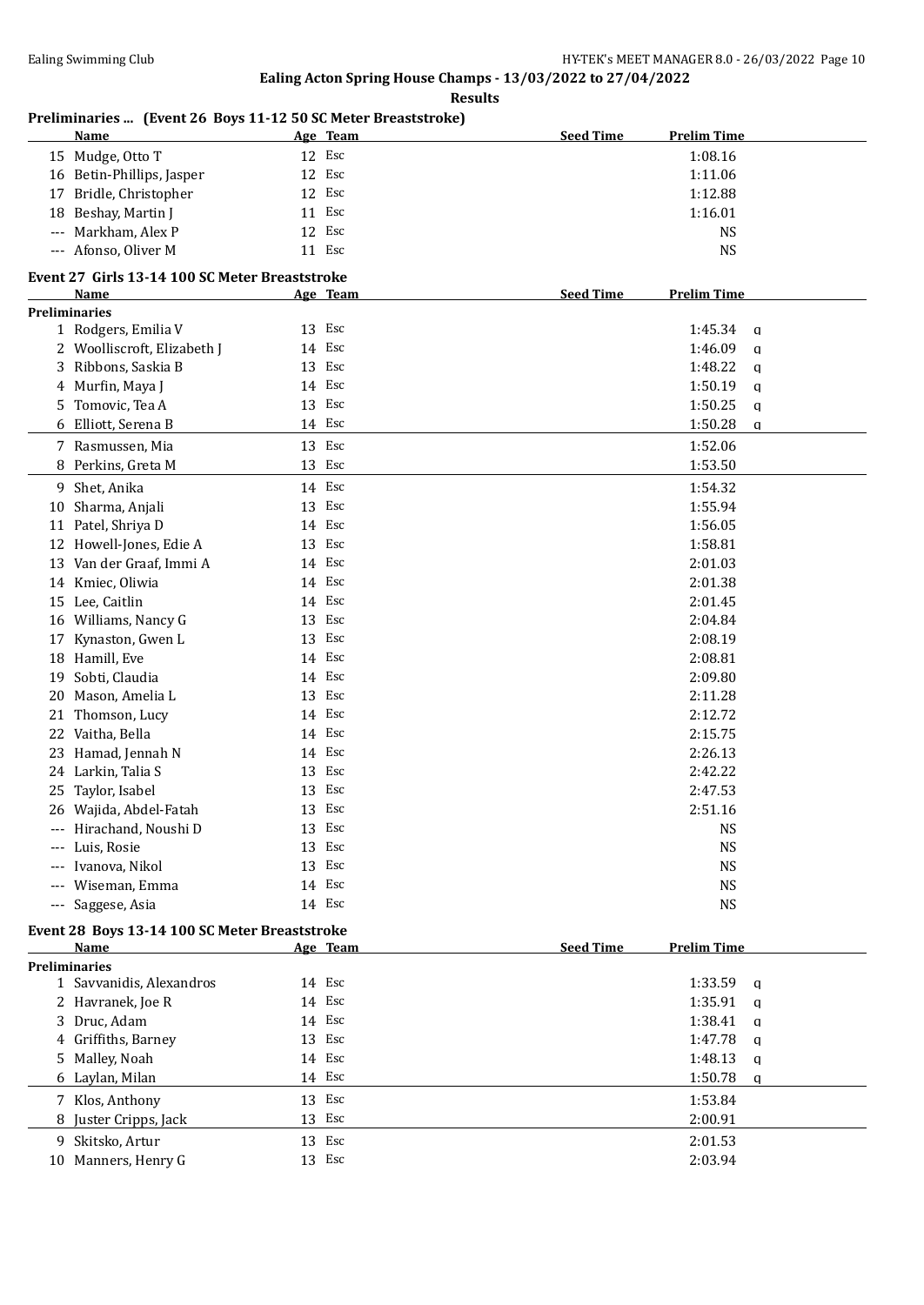**Results**

## **Preliminaries ... (Event 28 Boys 13-14 100 SC Meter Breaststroke)**

|          | <b>Name</b>                                        |        | Age Team | <b>Seed Time</b>                                                                           | <b>Prelim Time</b> |              |
|----------|----------------------------------------------------|--------|----------|--------------------------------------------------------------------------------------------|--------------------|--------------|
|          | 11 Djouder, Samy                                   |        | 14 Esc   |                                                                                            | 2:09.84            |              |
|          | 12 Edgar, Elliot                                   |        | 13 Esc   |                                                                                            | 2:10.31            |              |
|          | 13 Kwiecien, Oliver                                |        | 13 Esc   |                                                                                            | 2:17.78            |              |
|          | 14 Radcliffe, Theo O                               |        | 13 Esc   |                                                                                            | 2:22.97            |              |
|          | --- Lennon, Daniel                                 |        | 13 Esc   |                                                                                            | DQ DQ              |              |
|          |                                                    |        |          | 7.6 Did not touch at turn or finish with both hands, or touch not simultaneous or hands no |                    |              |
|          | --- Kamperis, Christos                             |        | 14 Esc   |                                                                                            | <b>NS</b>          |              |
|          | --- Filmon, Adonay                                 |        | 14 Esc   |                                                                                            | <b>NS</b>          |              |
|          | --- Leaviss, Frank J                               |        | 14 Esc   |                                                                                            | <b>NS</b>          |              |
| $---$    | Ghoussainy, William                                |        | 14 Esc   |                                                                                            | <b>NS</b>          |              |
| $---$    | Stone, Arlo S                                      |        | 14 Esc   |                                                                                            | <b>NS</b>          |              |
|          | --- McInnes, Hugo A                                |        | 13 Esc   |                                                                                            | <b>NS</b>          |              |
|          | Event 29 Girls 15 & Over 100 SC Meter Breaststroke |        |          |                                                                                            |                    |              |
|          | Name                                               |        | Age Team | <b>Seed Time</b>                                                                           | <b>Prelim Time</b> |              |
|          | <b>Preliminaries</b>                               |        |          |                                                                                            |                    |              |
|          | 1 Streltsova, Sofia                                |        | 19 Esc   |                                                                                            | 1:30.95            | $\mathbf{q}$ |
|          | 2 McDonagh, Milly G                                |        | 17 Esc   |                                                                                            | 1:34.88            | $\mathbf q$  |
| 3        | Bryce, Molly E                                     |        | 17 Esc   |                                                                                            | 1:37.16            | $\mathbf{q}$ |
|          | 4 Krickic, Adriana                                 |        | 17 Esc   |                                                                                            | 1:38.16            | $\mathbf q$  |
| 5.       | Mutadich, Mia S                                    | 18     | Esc      |                                                                                            | 1:38.28            | $\mathbf{q}$ |
|          | 6 Booth, Primrose                                  |        | 15 Esc   |                                                                                            | 1:38.38            | q            |
|          | 7 Coultas-Pitman, Olivia G                         |        | 17 Esc   |                                                                                            | 1:40.72            |              |
| 8        | Macyte, Esmile                                     |        | 17 Esc   |                                                                                            | 1:43.47            |              |
|          | 9 Kottler, Eleanor G                               |        | 16 Esc   |                                                                                            | 1:47.47            |              |
| 10       | Spencer-Hotton, Lily R                             |        | 16 Esc   |                                                                                            | 1:51.77            |              |
|          | 11 Warrillow, Isabella F                           |        | 17 Esc   |                                                                                            | 1:53.59            |              |
|          | 12 Booker, Josie L                                 |        | 17 Esc   |                                                                                            | 1:53.75            |              |
| 13       | Bolganschi, Bionda                                 |        | 15 Esc   |                                                                                            | 1:55.62            |              |
|          | Al-Zubaidi, Hannin                                 |        | 17 Esc   |                                                                                            | <b>NS</b>          |              |
| $---$    | Marshallsay, Georgia H                             | 15 Esc |          |                                                                                            | <b>NS</b>          |              |
| $\cdots$ | Dickson, Lily M                                    |        | 17 Esc   |                                                                                            | <b>NS</b>          |              |
| $\cdots$ | Kynaston, Eva L                                    | 18 Esc |          |                                                                                            | <b>NS</b>          |              |
|          | Egelie, Lynette J                                  |        | 16 Esc   |                                                                                            | <b>NS</b>          |              |
|          | Elliott, Maddie R                                  |        | 15 Esc   |                                                                                            | <b>NS</b>          |              |
|          | Wiseman, Amaia                                     | 16 Esc |          |                                                                                            | <b>NS</b>          |              |
|          | --- Rasmussen, Alice                               |        | 15 Esc   |                                                                                            | <b>NS</b>          |              |
|          | Event 30 Boys 15 & Over 100 SC Meter Breaststroke  |        |          |                                                                                            |                    |              |
|          | $N_{\alpha m\alpha}$                               |        | Ago Toom | Cood Time                                                                                  | <b>Drolim Time</b> |              |

|    | Name                          | Age Team | <b>Seed Time</b><br><b>Prelim Time</b> |
|----|-------------------------------|----------|----------------------------------------|
|    | <b>Preliminaries</b>          |          |                                        |
|    | 1 Warrell, Len                | 18 Esc   | 1:27.54<br>$\alpha$                    |
|    | 2 Klos, Adam M                | 17 Esc   | 1:30.81<br>$\alpha$                    |
|    | 3 Krynski, Jacek              | 19 Esc   | $1:35.66$ a                            |
|    | 4 Patadia, Raj G              | 17 Esc   | $1:36.56$ q                            |
|    | 5 Warrell, Hiro               | 15 Esc   | $1:39.34$ a                            |
|    | 6 Manners, Alfie              | 16 Esc   | 1:45.13<br><sub>q</sub>                |
|    | 7 Svenburg De Andrade, Oliver | 15 Esc   | 1:48.34                                |
|    | 8 Carroll-Waine, Henry R      | 16 Esc   | 1:48.78                                |
|    | 9 Beshay, Antony F            | 15 Esc   | 1:48.81                                |
| 10 | Yerkassynov, Edik             | 16 Esc   | 1:51.19                                |
| 11 | Lennon, Thomas                | 15 Esc   | 1:51.75                                |
| 12 | Irimia, Cosmin T              | 16 Esc   | 1:52.66                                |
| 13 | Demetre, Otis                 | 15 Esc   | 1:53.84                                |
|    | 14 Cironka, Dovydas           | 15 Esc   | 2:03.31                                |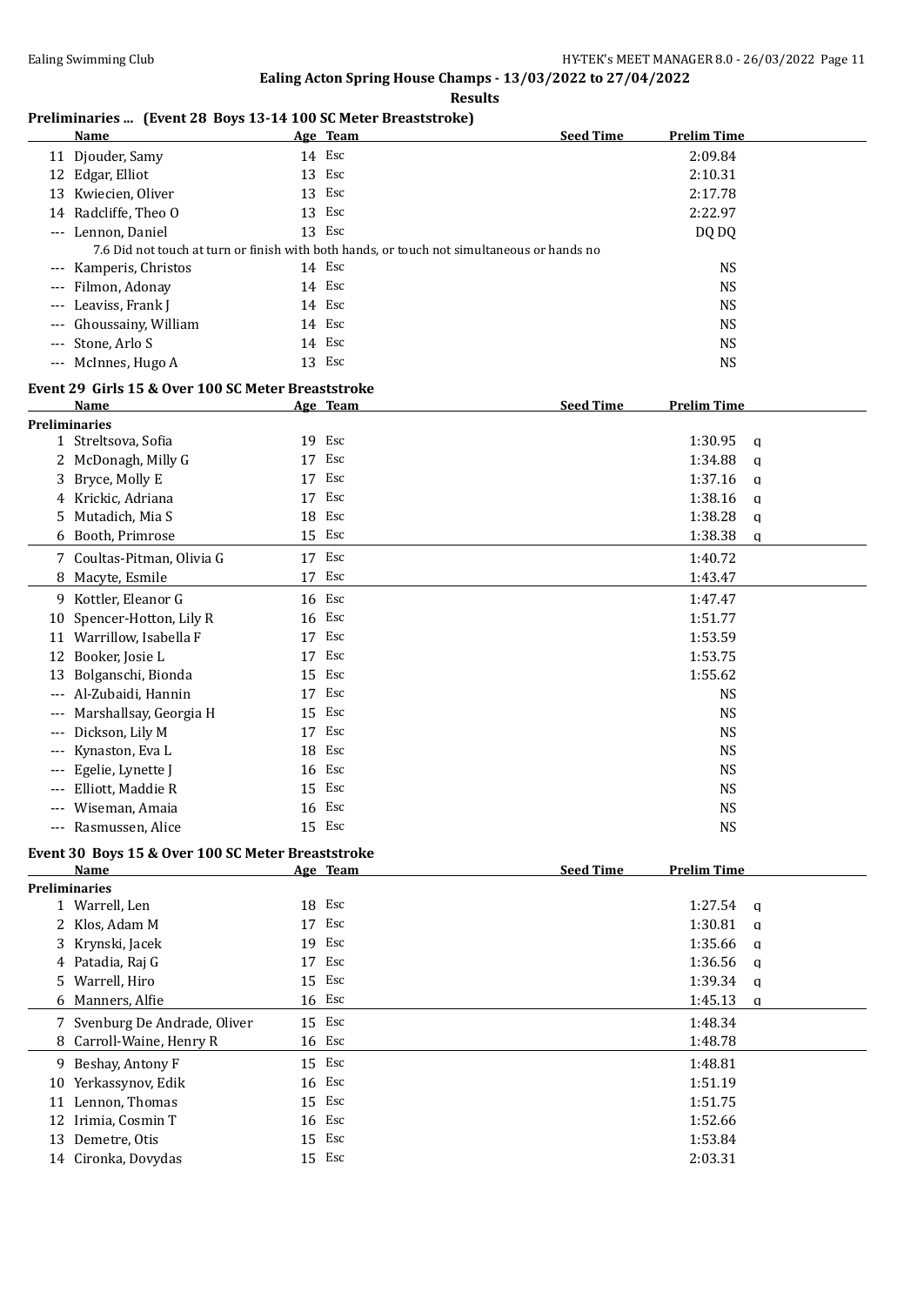**Results**

## **Preliminaries ... (Event 30 Boys 15 & Over 100 SC Meter Breaststroke)**

| Name                                             | Age Team  | <b>Seed Time</b> | <b>Prelim Time</b>      |  |
|--------------------------------------------------|-----------|------------------|-------------------------|--|
| --- Leaviss, Stanley                             | 16 Esc    |                  | <b>NS</b>               |  |
| --- Jenkins, Louis J                             | 15 Esc    |                  | <b>NS</b>               |  |
| Savvanidis, Filippos                             | 18 Esc    |                  | <b>NS</b>               |  |
| Bielak, Max P<br>---                             | 16 Esc    |                  | <b>NS</b>               |  |
| Mehmedbasic, Deni<br>$---$                       | 17 Esc    |                  | <b>NS</b>               |  |
| Krasnodebski, Adam                               | 17 Esc    |                  | <b>NS</b>               |  |
| Edgar, Thomas J                                  | 18 Esc    |                  | <b>NS</b>               |  |
| Ghoussainy, Ryan                                 | 17 Esc    |                  | <b>NS</b>               |  |
| --- Edgar, Alec D                                | 16 Esc    |                  | <b>NS</b>               |  |
|                                                  |           |                  |                         |  |
| Event 31 Girls 8 & Under 25 SC Meter Butterfly   |           |                  |                         |  |
| Name                                             | Age Team  | <b>Seed Time</b> | <b>Prelim Time</b>      |  |
| <b>Preliminaries</b>                             |           |                  |                         |  |
| 1 McMahon, Keira R                               | 8 Esc     |                  | 38.44<br>- q            |  |
| Event 32 Boys 8 & Under 25 SC Meter Butterfly    |           |                  |                         |  |
| Name                                             | Age Team  | <b>Seed Time</b> | <b>Prelim Time</b>      |  |
| <b>Preliminaries</b>                             |           |                  |                         |  |
| 1 Maitret, Victor                                | Esc<br>8  |                  | 32.63<br>a              |  |
| 2 Gill, Hari S                                   | 8 Esc     |                  | 34.63<br>a              |  |
| Event 33 Girls 9-10 25 SC Meter Butterfly        |           |                  |                         |  |
| Name                                             | Age Team  | <b>Seed Time</b> | <b>Prelim Time</b>      |  |
| <b>Preliminaries</b>                             |           |                  |                         |  |
| 1 Jenkin, Beatrice                               | 10 Esc    |                  | 26.41<br>$\mathbf q$    |  |
| 2 Brathwaite, Bella L                            | 10 Esc    |                  | 29.28<br>$\mathbf q$    |  |
| 3 Ivanova, Christina                             | 10 Esc    |                  | 29.31<br>$\mathbf{q}$   |  |
| Gaspar, Ramira<br>4                              | 10 Esc    |                  | 30.44<br>$\mathbf q$    |  |
| 5 Ruivo, Isabel                                  | 10 Esc    |                  | 30.78<br>$\mathbf q$    |  |
| 6 Stojsavljevic, Kaya                            | 9 Esc     |                  | 32.34<br>$\mathbf q$    |  |
|                                                  |           |                  |                         |  |
| 7 Solanki, Skyla S                               | 10 Esc    |                  | 33.25                   |  |
| Hamill, Kassie<br>8                              | 10 Esc    |                  | 33.94                   |  |
| 9 Guzman, Caitlyn P                              | 9 Esc     |                  | 35.34                   |  |
| 10 Betin-Phillips, Taissia                       | Esc<br>9  |                  | 36.56                   |  |
| Mason, Alex L<br>11                              | Esc<br>9  |                  | 37.81                   |  |
| 12 Howarth, Lara I                               | Esc<br>10 |                  | 38.06                   |  |
| 13 Maynard, Lara M                               | Esc<br>10 |                  | 39.03                   |  |
| 14 Durn, Tillie J                                | Esc<br>9  |                  | 39.84                   |  |
| 15 Haban, Nikolina                               | 10 Esc    |                  | 46.66                   |  |
|                                                  |           |                  |                         |  |
| Event 34 Boys 9-10 25 SC Meter Butterfly<br>Name | Age Team  | <b>Seed Time</b> | <b>Prelim Time</b>      |  |
| <b>Preliminaries</b>                             |           |                  |                         |  |
| 1 Girard-Reydet, Tristan R                       | 10 Esc    |                  | 25.19<br>$\mathbf{q}$   |  |
| 2 Nowosielski, Kacper J                          | 10 Esc    |                  | 27.23<br>$\mathbf{q}$   |  |
| 3 Djouder, Ryan                                  | 9 Esc     |                  | 29.03<br>$\mathbf{q}$   |  |
| 4 Montenegro, Matias E                           | 10 Esc    |                  | 29.56<br>$\mathbf{q}$   |  |
| 5 Koo, Alexandre                                 | 10 Esc    |                  | 29.59                   |  |
| 6 Haban, Stefan                                  | 10 Esc    |                  | $\mathbf{q}$<br>34.97   |  |
|                                                  |           |                  | $\mathsf{q}$            |  |
| Event 35 Girls 11-12 50 SC Meter Butterfly       |           |                  |                         |  |
| Name                                             | Age Team  | <b>Seed Time</b> | <b>Prelim Time</b>      |  |
| <b>Preliminaries</b>                             |           |                  |                         |  |
| 1 Romim, Ebe                                     | 12 Esc    |                  | 45.47<br>a              |  |
| 2 Dikuasa Nanka-Bruce, Luna N                    | 11 Esc    |                  | 46.72<br>q              |  |
| 3 Norwell, Alice J                               | 11 Esc    |                  | 51.56<br>$\mathfrak{a}$ |  |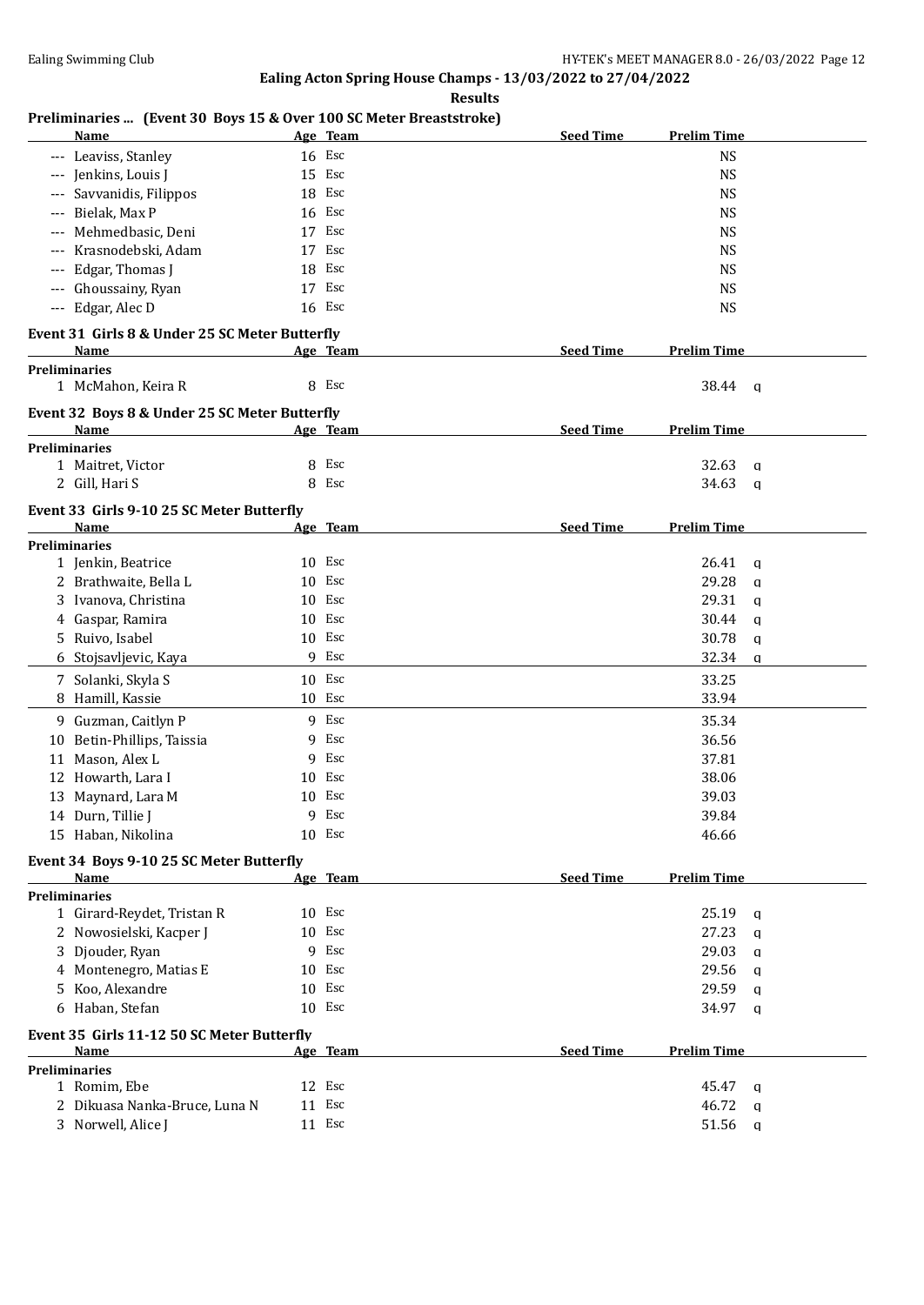**Results**

## **Preliminaries ... (Event 35 Girls 11-12 50 SC Meter Butterfly)**

|                   | Name                                        |        | Age Team | <b>Seed Time</b> | <b>Prelim Time</b>      |
|-------------------|---------------------------------------------|--------|----------|------------------|-------------------------|
|                   | 4 Pelembe Habib, Alyshia N                  | 11 Esc |          |                  | 52.02<br>$\mathbf{q}$   |
| 5.                | Mercangoz, Tijen M                          |        | 12 Esc   |                  | 52.63<br>$\mathbf q$    |
|                   | 6 Albery, Julia                             | 12 Esc |          |                  | 54.25<br>a              |
|                   | 7 Sharma, Anushka                           | 12 Esc |          |                  | 54.79                   |
| 8                 | Carrington, Florence A                      | 11 Esc |          |                  | 55.75                   |
|                   |                                             |        |          |                  |                         |
|                   | 9 Pereira, Alexandra                        | 12     | Esc      |                  | 56.44                   |
| 10                | Durn, Eloise J                              | 12     | Esc      |                  | 57.31                   |
| 11                | Bhandari, Anya                              | 11 Esc |          |                  | 1:00.44                 |
|                   | 12 Ferguson, Lily R                         | 12     | Esc      |                  | 1:01.21                 |
|                   | 13 Solanki, Luka B                          | 12 Esc |          |                  | 1:03.53                 |
|                   | 14 Spanoyannis-Sachpeli, Simon              | 12     | Esc      |                  | 1:05.97                 |
|                   | 15 Madden, Bella                            | 11 Esc |          |                  | 1:06.19                 |
|                   | 16 Eissa, Delilah                           | 11 Esc |          |                  | 1:12.04                 |
| 17                | Sodatonou, Naomie                           | 11 Esc |          |                  | 1:12.09                 |
| 18                | Olbrys, Annabelle D                         | 11 Esc |          |                  | 1:13.78                 |
| 19                | Gupta, Aneesha                              | 12 Esc |          |                  | 1:16.44                 |
|                   | Havranek, Hannah L                          | 12 Esc |          |                  | <b>NS</b>               |
| ---               | Liebig-Koltai, Sophie                       | 12     | Esc      |                  | <b>NS</b>               |
| $\qquad \qquad -$ | Chandak, Aanya                              | 12     | Esc      |                  | <b>NS</b>               |
| $---$             | Bielak, Maya                                | 12     | Esc      |                  | <b>NS</b>               |
| $---$             | Guzman, Alysa P                             | 12     | Esc      |                  | <b>NS</b>               |
| $---$             | James, Rosie A                              | 12 Esc |          |                  | <b>NS</b>               |
|                   |                                             |        |          |                  |                         |
|                   | Event 36 Boys 11-12 50 SC Meter Butterfly   |        |          |                  |                         |
|                   | Name                                        |        | Age Team | <b>Seed Time</b> | <b>Prelim Time</b>      |
|                   | <b>Preliminaries</b>                        | 12 Esc |          |                  |                         |
|                   | 1 Keating, Patrick                          |        |          |                  | 48.39<br>$\mathbf q$    |
| 2                 | Barinov, Aleksander                         | 12     | Esc      |                  | 53.28<br>$\mathbf q$    |
| 3                 | Roncero Martini, Alex                       | 11 Esc |          |                  | 53.68<br>$\mathbf q$    |
| 4                 | Mason, Harry P                              | 11 Esc |          |                  | 1:00.22<br>$\mathbf q$  |
| 5                 | Brown, Lysander E                           | 12 Esc |          |                  | 1:01.81<br>$\mathbf q$  |
| 6                 | Pitzioris, Nicholas M                       | 11 Esc |          |                  | 1:01.94<br>a            |
|                   | 7 Aksenenko, Damir                          | 12 Esc |          |                  | 1:02.28                 |
| 8                 | Kamperis, Nikolaos                          | 12 Esc |          |                  | 1:02.72                 |
| 9.                | Pietralito-Laieb, Valentin A                | 12     | Esc      |                  | 1:03.63                 |
|                   | 10 Bridle, Christopher                      | 12 Esc |          |                  | 1:07.38                 |
|                   | 11 Dervenagas, Athanasios                   |        | 11 Esc   |                  | 1:07.63                 |
|                   | 12 Regan, Patrick                           |        | 11 Esc   |                  | 1:09.59                 |
|                   | 13 Madden, Sol                              | 12 Esc |          |                  | 1:10.19                 |
|                   | 14 Mudge, Otto T                            | 12 Esc |          |                  | 1:13.88                 |
|                   | 15 Filmon, Yafet                            | 12 Esc |          |                  | 1:14.19                 |
|                   | 16 Betin-Phillips, Jasper                   | 12 Esc |          |                  | 1:15.09                 |
|                   | 17 Cullerier, Charlie J                     | 12 Esc |          |                  | 1:25.03                 |
|                   |                                             | 11 Esc |          |                  |                         |
|                   | 18 Beshay, Martin J                         |        |          |                  | 1:35.03                 |
|                   | --- Markham, Alex P                         |        | 12 Esc   |                  | <b>NS</b>               |
|                   | --- Afonso, Oliver M                        | 11 Esc |          |                  | <b>NS</b>               |
|                   | Event 37 Girls 13-14 100 SC Meter Butterfly |        |          |                  |                         |
|                   | <b>Name</b>                                 |        | Age Team | <b>Seed Time</b> | <b>Prelim Time</b>      |
|                   | <b>Preliminaries</b>                        |        |          |                  |                         |
|                   | 1 Rodgers, Emilia V                         |        | 13 Esc   |                  | 1:43.66<br>a            |
|                   | 2 Elliott, Serena B                         | 14 Esc |          |                  | 1:45.53<br>q            |
|                   | 3 Howell-Jones, Edie A                      | 13 Esc |          |                  | 1:47.22<br>a            |
|                   | 4 Woolliscroft, Elizabeth J                 |        | 14 Esc   |                  | 1:50.03<br>$\mathbf q$  |
|                   | 5 Ribbons, Saskia B                         | 13 Esc |          |                  | 1:50.50<br>$\mathsf{q}$ |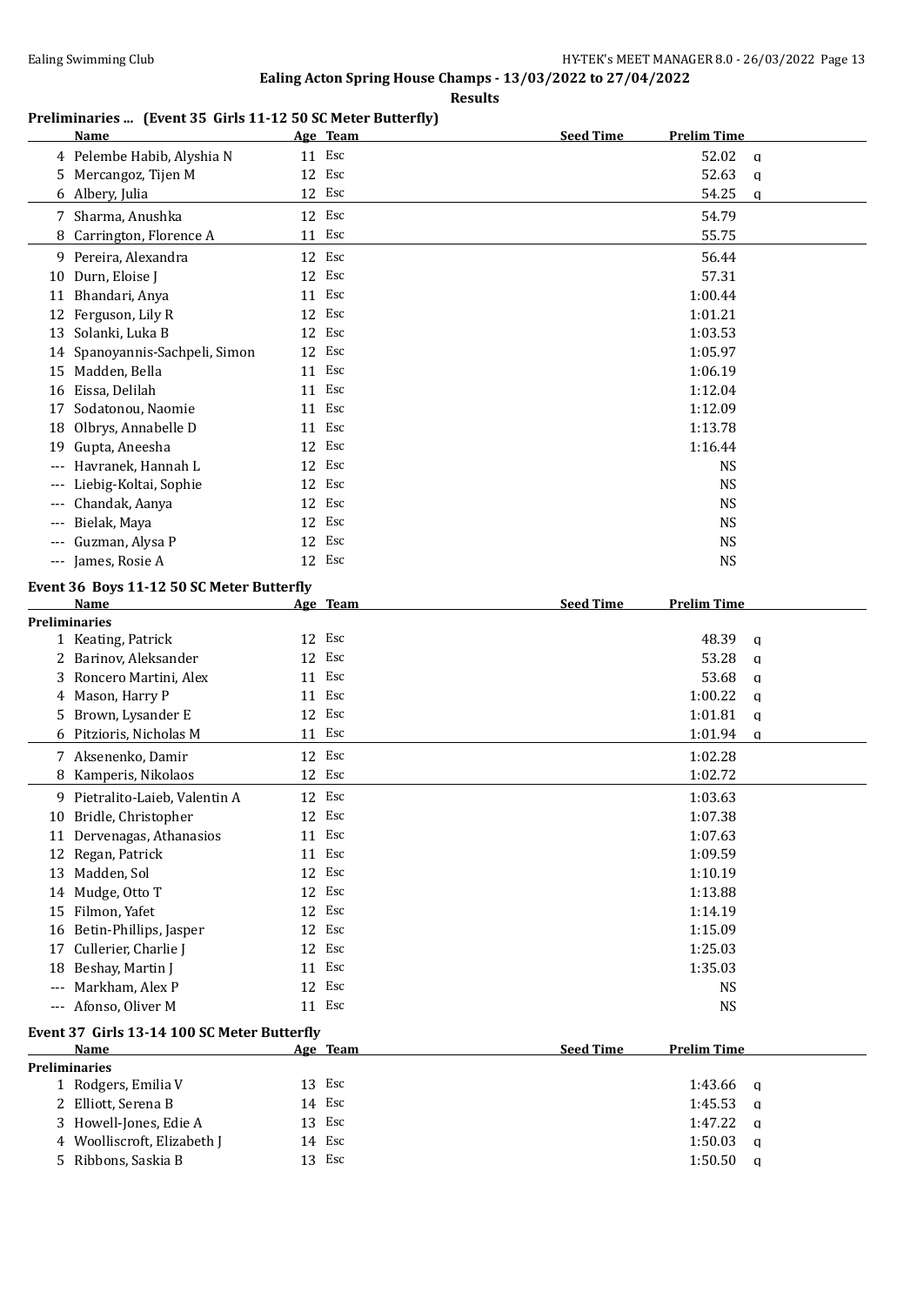**Results**

## **Preliminaries ... (Event 37 Girls 13-14 100 SC Meter Butterfly)**

|                     | <b>Name</b>                                                    |        | Age Team | <b>Seed Time</b> | <b>Prelim Time</b> |              |
|---------------------|----------------------------------------------------------------|--------|----------|------------------|--------------------|--------------|
|                     | 6 Sobti, Claudia                                               |        | 14 Esc   |                  | 1:51.63            | $\mathbf q$  |
|                     | 7 Perkins, Greta M                                             |        | 13 Esc   |                  | 1:57.02            |              |
|                     | 8 Van der Graaf, Immi A                                        |        | 14 Esc   |                  | 1:57.41            |              |
|                     | 9 Lee, Caitlin                                                 |        | 14 Esc   |                  | 2:01.13            |              |
| 10                  | Rasmussen, Mia                                                 |        | 13 Esc   |                  | 2:03.94            |              |
|                     | 11 Kmiec, Oliwia                                               |        | 14 Esc   |                  | 2:06.03            |              |
|                     |                                                                |        | 13 Esc   |                  |                    |              |
|                     | 12 Kynaston, Gwen L                                            |        | 14 Esc   |                  | 2:06.06            |              |
|                     | 13 Patel, Shriya D                                             |        | 13 Esc   |                  | 2:09.13<br>2:09.28 |              |
|                     | 14 Williams, Nancy G                                           |        |          |                  |                    |              |
|                     | 15 Hamill, Eve                                                 |        | 14 Esc   |                  | 2:14.84            |              |
|                     | 16 Mason, Amelia L                                             |        | 13 Esc   |                  | 2:17.75            |              |
|                     | 17 Vaitha, Bella                                               |        | 14 Esc   |                  | 2:20.81            |              |
|                     | 18 Sharma, Anjali                                              |        | 13 Esc   |                  | 2:26.88            |              |
| 19                  | Thomson, Lucy                                                  |        | 14 Esc   |                  | 2:27.31            |              |
| 20                  | Tomovic, Tea A                                                 |        | 13 Esc   |                  | 2:28.19            |              |
|                     | 21 Wajida, Abdel-Fatah                                         |        | 13 Esc   |                  | 2:54.16            |              |
| 22                  | Taylor, Isabel                                                 |        | 13 Esc   |                  | 3:08.34            |              |
| 23                  | Larkin, Talia S                                                |        | 13 Esc   |                  | 3:12.44            |              |
| $---$               | Shet, Anika                                                    |        | 14 Esc   |                  | <b>NS</b>          |              |
|                     | Hirachand, Noushi D                                            |        | 13 Esc   |                  | <b>NS</b>          |              |
|                     | Luis, Rosie                                                    |        | 13 Esc   |                  | <b>NS</b>          |              |
| ---                 | Ivanova, Nikol                                                 |        | 13 Esc   |                  | <b>NS</b>          |              |
| $---$               | Wiseman, Emma                                                  |        | 14 Esc   |                  | <b>NS</b>          |              |
| $---$               | Saggese, Asia                                                  |        | 14 Esc   |                  | <b>NS</b>          |              |
| $\qquad \qquad - -$ | Hamad, Jennah N                                                |        | 14 Esc   |                  | <b>NS</b>          |              |
|                     | Event 38 Boys 13-14 100 SC Meter Butterfly                     |        |          |                  |                    |              |
|                     | <b>Name</b>                                                    |        | Age Team | <b>Seed Time</b> | <b>Prelim Time</b> |              |
|                     | <b>Preliminaries</b>                                           |        |          |                  |                    |              |
|                     | 1 Druc, Adam                                                   |        | 14 Esc   |                  | 1:37.94            | $\mathbf{q}$ |
|                     | 2 Malley, Noah                                                 |        | 14 Esc   |                  | 1:42.06            | $\mathbf q$  |
| 3                   | Griffiths, Barney                                              |        | 13 Esc   |                  | 1:44.68            | $\mathbf q$  |
|                     | 4 Savvanidis, Alexandros                                       |        | 14 Esc   |                  | 1:45.03            | a            |
|                     | 5 Havranek, Joe R                                              |        | 14 Esc   |                  | 1:49.97            | $\mathbf q$  |
|                     | 6 Laylan, Milan                                                |        | 14 Esc   |                  | 1:56.34            | a            |
|                     | 7 Klos, Anthony                                                |        | 13 Esc   |                  | 1:57.38            |              |
| 8                   | Skitsko, Artur                                                 |        | 13 Esc   |                  | 1:58.66            |              |
|                     |                                                                |        |          |                  |                    |              |
|                     | 9 Manners, Henry G                                             |        | 13 Esc   |                  | 2:04.09            |              |
|                     | 10 Djouder, Samy                                               |        | 14 Esc   |                  | 2:07.06            |              |
|                     | 11 Lennon, Daniel                                              |        | 13 Esc   |                  | 2:22.13            |              |
|                     | 12 Juster Cripps, Jack                                         |        | 13 Esc   |                  | 2:29.69            |              |
|                     | 13 Radcliffe, Theo O                                           |        | 13 Esc   |                  | 2:45.22            |              |
|                     |                                                                |        |          |                  |                    |              |
|                     | 14 Edgar, Elliot                                               | 13 Esc |          |                  | 2:48.04            |              |
| $---$               | Kamperis, Christos                                             |        | 14 Esc   |                  | <b>NS</b>          |              |
| $---$               | Filmon, Adonay                                                 |        | 14 Esc   |                  | <b>NS</b>          |              |
|                     | Leaviss, Frank J                                               |        | 14 Esc   |                  | <b>NS</b>          |              |
|                     | Ghoussainy, William                                            |        | 14 Esc   |                  | <b>NS</b>          |              |
|                     | Stone, Arlo S                                                  |        | 14 Esc   |                  | <b>NS</b>          |              |
| $---$               | McInnes, Hugo A                                                |        | 13 Esc   |                  | <b>NS</b>          |              |
|                     |                                                                |        |          |                  |                    |              |
|                     | Event 39 Girls 15 & Over 100 SC Meter Butterfly<br><b>Name</b> |        | Age Team | <b>Seed Time</b> | <b>Prelim Time</b> |              |
|                     | <b>Preliminaries</b>                                           |        |          |                  |                    |              |
|                     | 1 Krickic, Adriana                                             |        | 17 Esc   |                  | 1:25.75            | $\mathbf q$  |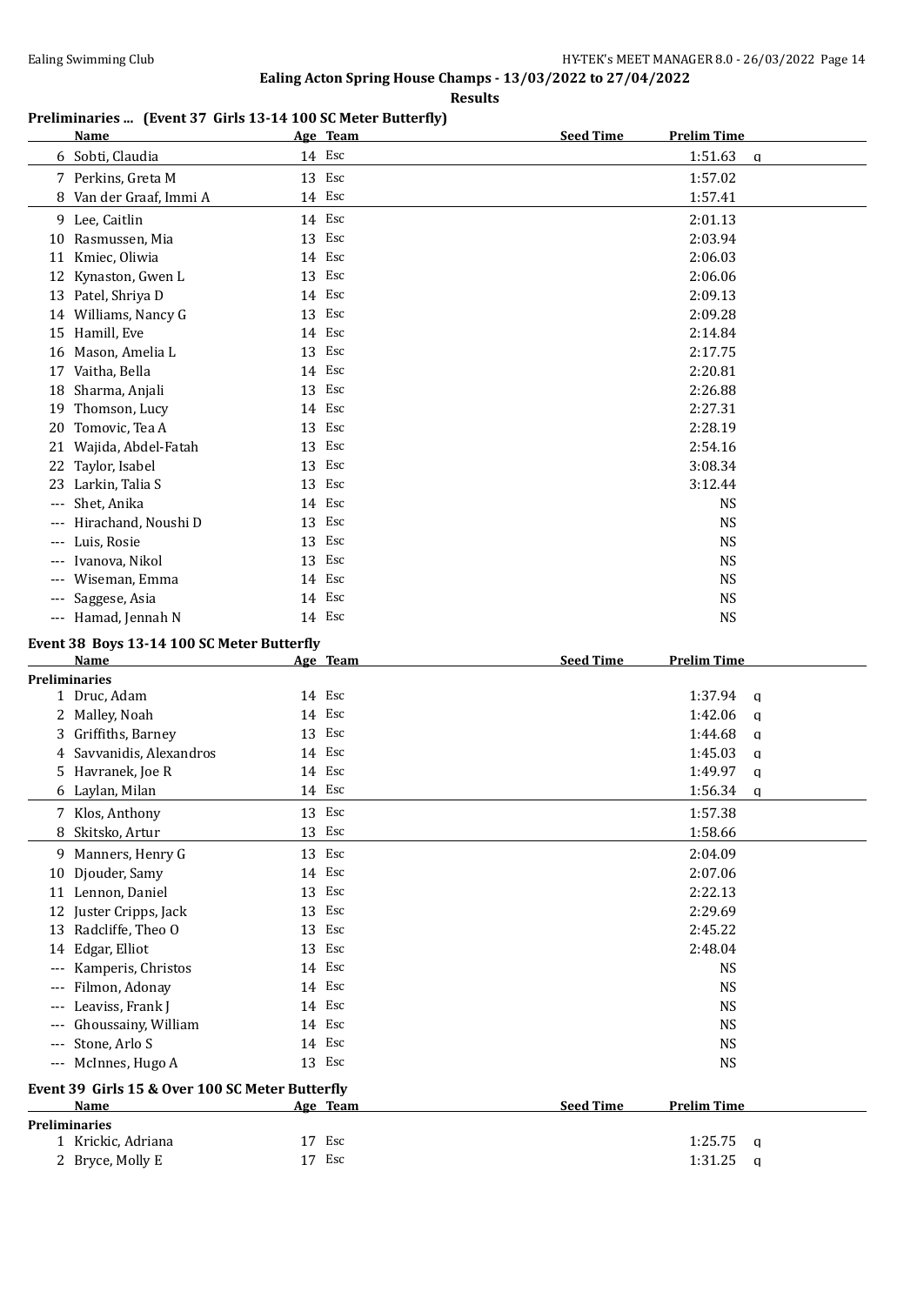**Results**

## **Preliminaries ... (Event 39 Girls 15 & Over 100 SC Meter Butterfly)**

|                      | <b>Name</b>                                            | Age Team | <b>Seed Time</b> | <b>Prelim Time</b> |              |
|----------------------|--------------------------------------------------------|----------|------------------|--------------------|--------------|
|                      | 3 Streltsova, Sofia                                    | 19 Esc   |                  | 1:31.94            | a            |
| 4                    | Booth, Primrose                                        | 15 Esc   |                  | 1:37.47            | q            |
| 5                    | Elliott, Maddie R                                      | 15 Esc   |                  | 1:37.95            | a            |
|                      | 6 Coultas-Pitman, Olivia G                             | 17 Esc   |                  | 1:41.66            | q            |
| 7                    | Macyte, Esmile                                         | 17 Esc   |                  | 1:44.59            |              |
| 8                    | Bolganschi, Bionda                                     | 15 Esc   |                  | 1:47.91            |              |
|                      | 9 Warrillow, Isabella F                                | 17 Esc   |                  | 1:48.31            |              |
| 10                   | Spencer-Hotton, Lily R                                 | 16 Esc   |                  | 1:48.81            |              |
|                      | 11 McDonagh, Milly G                                   | 17 Esc   |                  | 1:51.03            |              |
| 12                   | Booker, Josie L                                        | 17 Esc   |                  | 1:53.91            |              |
| $---$                | Marshallsay, Georgia H                                 | 15 Esc   |                  | <b>NS</b>          |              |
| $---$                | Wiseman, Amaia                                         | 16 Esc   |                  | <b>NS</b>          |              |
|                      | Al-Zubaidi, Hannin                                     | 17 Esc   |                  | <b>NS</b>          |              |
|                      | Egelie, Lynette J                                      | 16 Esc   |                  | <b>NS</b>          |              |
|                      | Dickson, Lily M                                        | 17 Esc   |                  | <b>NS</b>          |              |
|                      | Kottler, Eleanor G                                     | 16 Esc   |                  | <b>NS</b>          |              |
| $---$                | Rasmussen, Alice                                       | 15 Esc   |                  | <b>NS</b>          |              |
|                      | --- Kynaston, Eva L                                    | 18 Esc   |                  | <b>NS</b>          |              |
|                      |                                                        |          |                  |                    |              |
|                      | Event 40 Boys 15 & Over 100 SC Meter Butterfly<br>Name |          | <b>Seed Time</b> | <b>Prelim Time</b> |              |
| <b>Preliminaries</b> |                                                        | Age Team |                  |                    |              |
|                      | 1 Krynski, Jacek                                       | 19 Esc   |                  | 1:20.69            | q            |
|                      | 2 Patadia, Raj G                                       | 17 Esc   |                  | 1:25.94            | a            |
| 3                    | Warrell, Len                                           | 18 Esc   |                  | 1:26.16            | q            |
| 4                    | Klos, Adam M                                           | 17 Esc   |                  | 1:28.28            | a            |
|                      | 5 Beshay, Antony F                                     | 15 Esc   |                  | 1:34.06            | q            |
|                      | 6 Yerkassynov, Edik                                    | 16 Esc   |                  | 1:41.88            | $\mathbf q$  |
|                      | 7 Warrell, Hiro                                        | 15 Esc   |                  | 1:45.28            |              |
|                      | 8 Lennon, Thomas                                       | 15 Esc   |                  | 1:45.47            |              |
|                      |                                                        |          |                  |                    |              |
|                      | 9 Svenburg De Andrade, Oliver                          | 15 Esc   |                  | 1:46.66            |              |
|                      | 10 Carroll-Waine, Henry R                              | 16 Esc   |                  | 1:49.06            |              |
| 11                   | Irimia, Cosmin T                                       | 16 Esc   |                  | 1:50.34            |              |
| 12                   | Manners, Alfie                                         | 16 Esc   |                  | 1:54.25            |              |
|                      | 13 Cironka, Dovydas                                    | 15 Esc   |                  | 2:03.91            |              |
|                      | 14 Demetre, Otis                                       | 15 Esc   |                  | 2:15.38            |              |
|                      | Leaviss, Stanley                                       | 16 Esc   |                  | <b>NS</b>          |              |
|                      | Jenkins, Louis J                                       | 15 Esc   |                  | <b>NS</b>          |              |
|                      | Savvanidis, Filippos                                   | 18 Esc   |                  | <b>NS</b>          |              |
| ---                  | Bielak, Max P                                          | 16 Esc   |                  | <b>NS</b>          |              |
|                      | Mehmedbasic, Deni                                      | 17 Esc   |                  | <b>NS</b>          |              |
|                      | Krasnodebski, Adam                                     | 17 Esc   |                  | <b>NS</b>          |              |
|                      | Edgar, Thomas J                                        | 18 Esc   |                  | <b>NS</b>          |              |
|                      | Ghoussainy, Ryan                                       | 17 Esc   |                  | <b>NS</b>          |              |
| $---$                | Edgar, Alec D                                          | 16 Esc   |                  | <b>NS</b>          |              |
|                      | Event 41 Girls 8 & Under 100 SC Meter IM               |          |                  |                    |              |
|                      | Name                                                   | Age Team | <b>Seed Time</b> | <b>Prelim Time</b> |              |
| <b>Preliminaries</b> |                                                        |          |                  |                    |              |
|                      | 1 McMahon, Keira R                                     | 8 Esc    |                  | 2:31.44            | - q          |
|                      | Event 42 Boys 8 & Under 100 SC Meter IM<br>Name        | Age Team | <b>Seed Time</b> | <b>Prelim Time</b> |              |
| <b>Preliminaries</b> |                                                        |          |                  |                    |              |
|                      | 1 Maitret, Victor                                      | 8 Esc    |                  | 2:16.13            | $\mathbf{q}$ |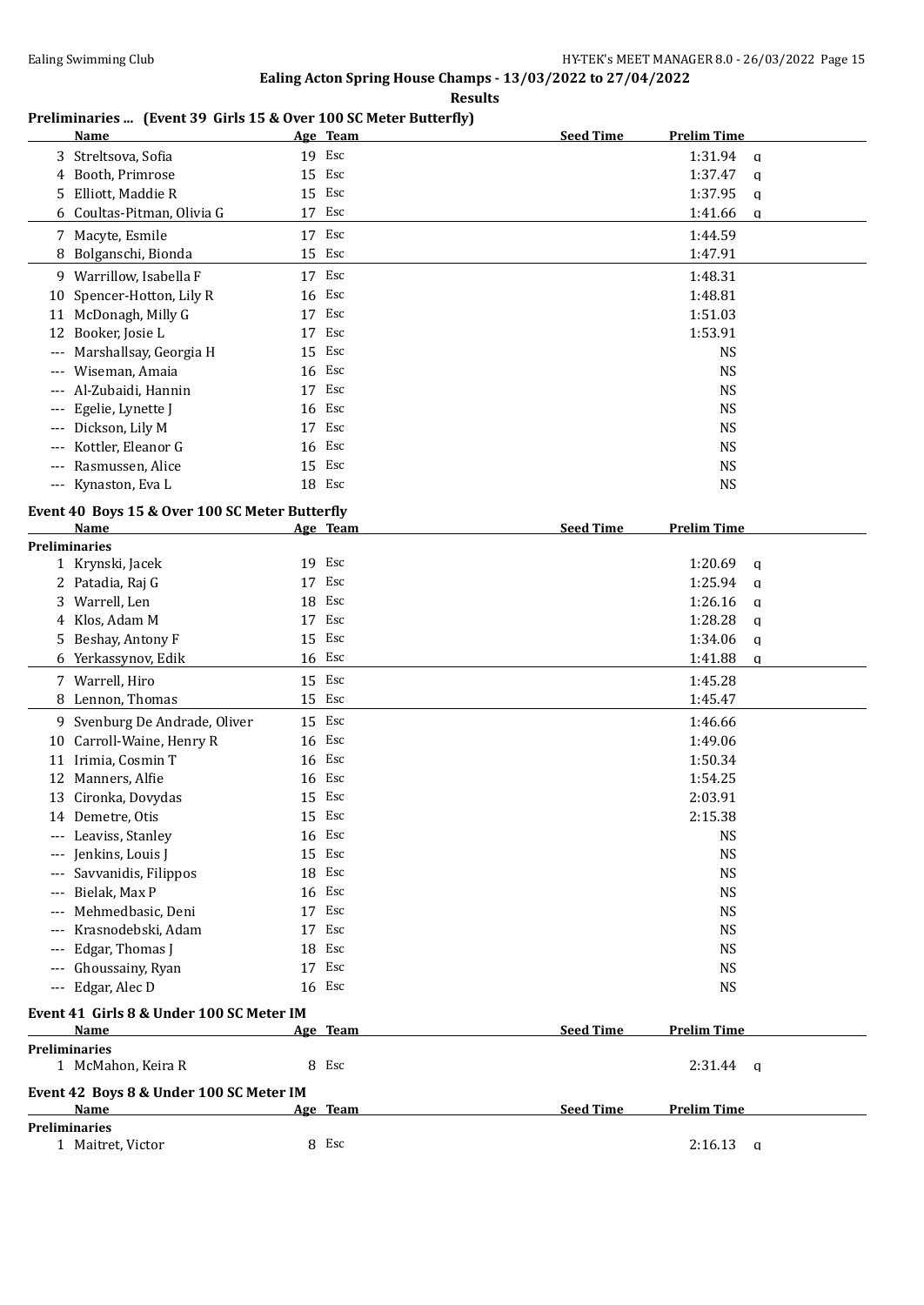**Results**

## **Preliminaries ... (Event 42 Boys 8 & Under 100 SC Meter IM)**

|          | Name                                                         |    | Age Team | <b>Seed Time</b> | <b>Prelim Time</b> |              |
|----------|--------------------------------------------------------------|----|----------|------------------|--------------------|--------------|
|          | 2 Gill, Hari S                                               |    | 8 Esc    |                  | 2:20.81            | $\mathbf{q}$ |
|          | Event 43 Girls 9-10 100 SC Meter IM                          |    |          |                  |                    |              |
|          | Name                                                         |    | Age Team | <b>Seed Time</b> | <b>Prelim Time</b> |              |
|          | <b>Preliminaries</b>                                         |    |          |                  |                    |              |
|          | 1 Jenkin, Beatrice                                           |    | 10 Esc   |                  | 2:03.56            | $\mathbf{q}$ |
|          | 2 Ivanova, Christina                                         |    | 10 Esc   |                  | 2:08.50            | $\mathbf{q}$ |
|          | 3 Stojsavljevic, Kaya                                        | 9  | Esc      |                  | 2:13.72            | $\mathbf{q}$ |
|          | 4 Brathwaite, Bella L                                        |    | $10$ Esc |                  | 2:14.13            | $\mathbf{q}$ |
|          | 5 Ruivo, Isabel                                              |    | 10 Esc   |                  | 2:16.72            | $\mathbf q$  |
|          | 6 Gaspar, Ramira                                             |    | 10 Esc   |                  | 2:18.84            | $\mathbf q$  |
|          | 7 Hamill, Kassie                                             |    | 10 Esc   |                  | 2:28.78            |              |
| 8        | Solanki, Skyla S                                             |    | 10 Esc   |                  | 2:30.41            |              |
|          | 9 Guzman, Caitlyn P                                          |    | 9 Esc    |                  | 2:33.91            |              |
|          | 10 Howarth, Lara I                                           |    | 10 Esc   |                  | 2:35.22            |              |
|          | 11 Betin-Phillips, Taissia                                   | 9  | Esc      |                  | 2:35.72            |              |
|          | 12 Haban, Nikolina                                           |    | 10 Esc   |                  | 2:42.69            |              |
|          | 13 Durn, Tillie J                                            | 9  | Esc      |                  | 2:47.31            |              |
|          | 14 Maynard, Lara M                                           |    | 10 Esc   |                  | 2:54.66            |              |
|          | --- Mason, Alex L                                            |    | 9 Esc    |                  | DQ DQ              |              |
|          | 10.2 A swimmer did not cover the whole distance - DNF - misc |    |          |                  |                    |              |
|          |                                                              |    |          |                  |                    |              |
|          | Event 44 Boys 9-10 100 SC Meter IM<br>Name                   |    | Age Team | <b>Seed Time</b> | <b>Prelim Time</b> |              |
|          | <b>Preliminaries</b>                                         |    |          |                  |                    |              |
|          | 1 Montenegro, Matias E                                       |    | 10 Esc   |                  | 2:00.44            | q            |
|          | 2 Nowosielski, Kacper J                                      |    | 10 Esc   |                  | 2:00.84            | q            |
| 3        | Girard-Reydet, Tristan R                                     |    | 10 Esc   |                  | 2:07.34            | $\mathbf q$  |
|          | 4 Koo, Alexandre                                             |    | $10$ Esc |                  | 2:11.81            | $\mathbf{q}$ |
|          | 5 Djouder, Ryan                                              | 9  | Esc      |                  | 2:14.97            | a            |
|          | 6 Haban, Stefan                                              |    | $10$ Esc |                  | 2:30.03            | $\mathbf{q}$ |
|          |                                                              |    |          |                  |                    |              |
|          | Event 45 Girls 11-12 100 SC Meter IM                         |    |          |                  |                    |              |
|          | Name                                                         |    | Age Team | <b>Seed Time</b> | <b>Prelim Time</b> |              |
|          | <b>Preliminaries</b>                                         |    | 12 Esc   |                  |                    |              |
|          | 1 Romim, Ebe                                                 |    | 11 Esc   |                  | 1:38.63            | q            |
|          | 2 Norwell, Alice J                                           |    |          |                  | 1:44.75            | $\mathbf{q}$ |
|          | 3 Dikuasa Nanka-Bruce, Luna N                                |    | 11 Esc   |                  | 1:45.03            | $\mathbf q$  |
|          | 4 Durn, Eloise J                                             |    | 12 Esc   |                  | 1:46.72            | a            |
| 5.       | Pelembe Habib, Alyshia N                                     |    | 11 Esc   |                  | 1:48.03            | q            |
|          | 6 Albery, Julia                                              |    | 12 Esc   |                  | 1:49.38            | $\bf{q}$     |
|          | 7 Mercangoz, Tijen M                                         |    | 12 Esc   |                  | 1:50.59            |              |
| 8        | Pereira, Alexandra                                           |    | 12 Esc   |                  | 1:55.03            |              |
|          | 9 Bhandari, Anya                                             |    | 11 Esc   |                  | 1:57.59            |              |
| 10       | Carrington, Florence A                                       |    | 11 Esc   |                  | 1:57.78            |              |
| 11       | Sharma, Anushka                                              |    | 12 Esc   |                  | 1:59.37            |              |
| 12       | Ferguson, Lily R                                             |    | 12 Esc   |                  | 2:00.69            |              |
| 13       | Spanoyannis-Sachpeli, Simon                                  |    | 12 Esc   |                  | 2:02.78            |              |
| 14       | Eissa, Delilah                                               | 11 | Esc      |                  | 2:11.75            |              |
| 15       | Sodatonou, Naomie                                            | 11 | Esc      |                  | 2:16.03            |              |
| 16       | Madden, Bella                                                | 11 | Esc      |                  | 2:17.03            |              |
| 17       | Gupta, Aneesha                                               | 12 | Esc      |                  | 2:25.78            |              |
| 18       | Olbrys, Annabelle D                                          | 11 | Esc      |                  | 2:39.28            |              |
| $\cdots$ | Solanki, Luka B                                              |    | 12 Esc   |                  | DQ DQ              |              |
|          |                                                              |    |          |                  |                    |              |

10.2 A swimmer did not cover the whole distance - DNF - misc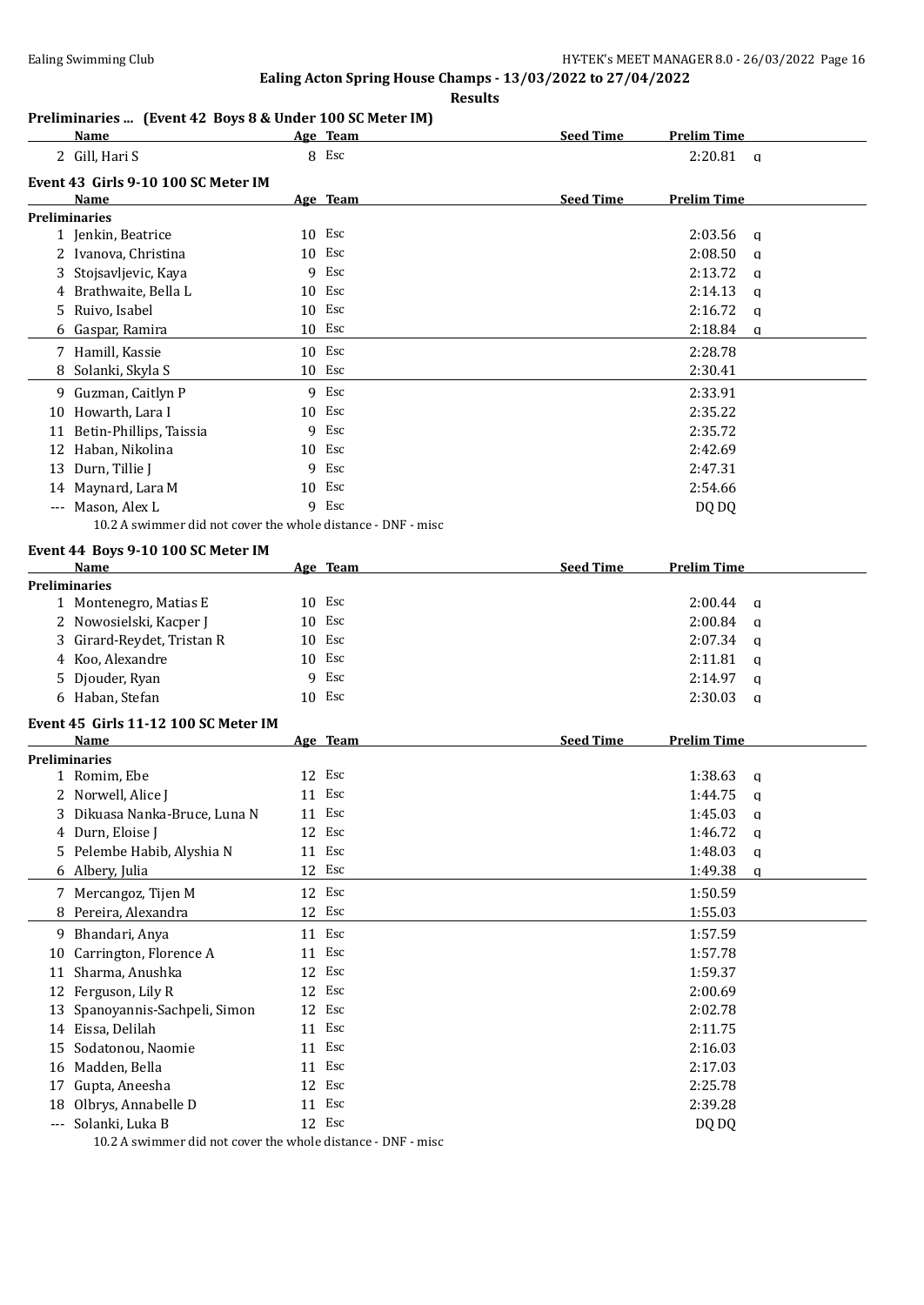**Results**

#### **Preliminaries ... (Event 45 Girls 11-12 100 SC Meter IM)**

| Name                      | Age Team | <b>Seed Time</b><br><b>Prelim Time</b> |
|---------------------------|----------|----------------------------------------|
| --- Havranek, Hannah L    | 12 Esc   | <b>NS</b>                              |
| --- Liebig-Koltai, Sophie | 12 Esc   | <b>NS</b>                              |
| --- Chandak, Aanya        | 12 Esc   | <b>NS</b>                              |
| --- Bielak, Maya          | 12 Esc   | <b>NS</b>                              |
| --- Guzman, Alysa P       | 12 Esc   | <b>NS</b>                              |
| --- James, Rosie A        | 12 Esc   | <b>NS</b>                              |
|                           |          |                                        |

#### **Event 46 Boys 11-12 100 SC Meter IM**

|                     | <b>Name</b>                          |        | Age Team | <b>Seed Time</b> | <b>Prelim Time</b> |              |
|---------------------|--------------------------------------|--------|----------|------------------|--------------------|--------------|
|                     | <b>Preliminaries</b>                 |        |          |                  |                    |              |
|                     | 1 Keating, Patrick                   | 12 Esc |          |                  | 1:40.98            | $\mathbf{q}$ |
|                     | 2 Barinov, Aleksander                | 12 Esc |          |                  | 1:57.16            | a            |
| 3                   | Roncero Martini, Alex                | 11 Esc |          |                  | 1:57.56            | a            |
|                     | 4 Mason, Harry P                     | 11 Esc |          |                  | 1:58.02            | $\mathbf q$  |
| 5.                  | Pietralito-Laieb, Valentin A         | 12 Esc |          |                  | 1:58.38            | a            |
| 6                   | Brown, Lysander E                    | 12 Esc |          |                  | 1:59.84            | $\mathbf q$  |
|                     | 7 Pitzioris, Nicholas M              | 11 Esc |          |                  | 2:00.53            |              |
|                     | Dervenagas, Athanasios               | 11 Esc |          |                  | 2:04.28            |              |
|                     | 9 Kamperis, Nikolaos                 | 12     | Esc      |                  | 2:04.97            |              |
| 10                  | Regan, Patrick                       | 11     | Esc      |                  | 2:05.66            |              |
|                     | 11 Aksenenko, Damir                  | 12     | Esc      |                  | 2:08.84            |              |
| 12                  | Mudge, Otto T                        | 12 Esc |          |                  | 2:11.94            |              |
| 13                  | Madden, Sol                          | 12     | Esc      |                  | 2:18.18            |              |
|                     | 14 Filmon, Yafet                     | 12     | Esc      |                  | 2:19.09            |              |
| 15                  | Bridle, Christopher                  | 12     | Esc      |                  | 2:21.91            |              |
| 16                  | Betin-Phillips, Jasper               | 12 Esc |          |                  | 2:24.34            |              |
| 17                  | Cullerier, Charlie J                 | 12     | Esc      |                  | 2:27.78            |              |
| 18                  | Beshay, Martin J                     | 11 Esc |          |                  | 3:00.69            |              |
|                     | Markham, Alex P                      | 12     | Esc      |                  | <b>NS</b>          |              |
| $\qquad \qquad - -$ | Afonso, Oliver M                     | 11 Esc |          |                  | <b>NS</b>          |              |
|                     | Event 47 Girls 13-14 100 SC Meter IM |        |          |                  |                    |              |
|                     | <b>Name</b>                          |        | Age Team | <b>Seed Time</b> | <b>Prelim Time</b> |              |
|                     | <b>Preliminaries</b>                 |        |          |                  |                    |              |
|                     | 1 Murfin, Maya J                     | 14     | Esc      |                  | 1:31.22            | a            |
|                     | 2 Rodgers, Emilia V                  | 13     | Esc      |                  | 1:32.22            | a            |
|                     | 3 Ribbons, Saskia B                  | 13     | Esc      |                  | 1:40.28            | a            |
|                     | 4 Howell-Jones, Edie A               | 13     | Esc      |                  | 1:40.84            | a            |
| 5.                  | Woolliscroft, Elizabeth J            | 14     | Esc      |                  | 1:41.13            | $\mathsf{q}$ |
|                     | 6 Perkins, Greta M                   | 13     | Esc      |                  | 1:41.34            | a            |
| 7                   | Rasmussen, Mia                       | 13     | Esc      |                  | 1:43.38            |              |
| 8                   | Elliott, Serena B                    | 14 Esc |          |                  | 1:44.16            |              |

9 Van der Graaf, Immi A 14 Esc 1:46.13 10 Sobti, Claudia 14 Esc 1:46.31 11 Shet, Anika 14 20 14 Esc 1:49.38 12 Patel, Shriya D 14 Esc 1:49.63 13 Kynaston, Gwen L 13 Esc 1:52.91 14 Kmiec, Oliwia 14 Esc 1:53.50 15 Williams, Nancy G 13 Esc 1:55.22 16 Lee, Caitlin 14 Esc 1:55.38 17 Tomovic, Tea A 13 Esc 1:58.13 18 Sharma, Anjali 13 Esc 1:59.56 19 Hamill, Eve 1:59.81 14 Esc 14 Esc 1:59.81 1:59.81 20 Mason, Amelia L 13 Esc 2:05.09 21 Thomson, Lucy 2:09.97 22:09.97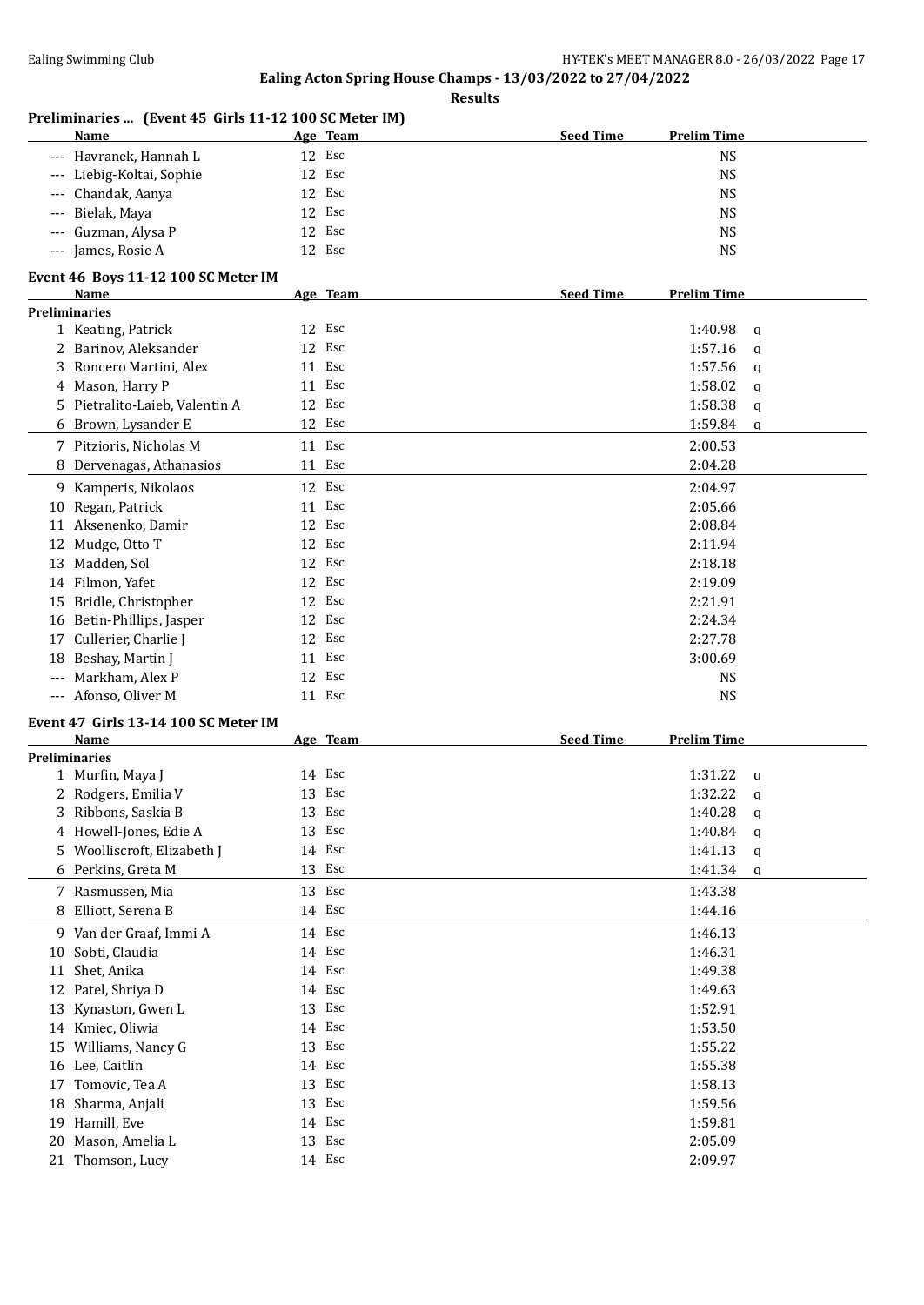**Results**

## **Preliminaries ... (Event 47 Girls 13-14 100 SC Meter IM)**

|                      | <b>Name</b>                              |    | Age Team | <b>Seed Time</b> | <b>Prelim Time</b>      |
|----------------------|------------------------------------------|----|----------|------------------|-------------------------|
|                      | 22 Vaitha, Bella                         |    | 14 Esc   |                  | 2:11.30                 |
|                      | 23 Wajida, Abdel-Fatah                   |    | 13 Esc   |                  | 2:34.84                 |
|                      | 24 Larkin, Talia S                       |    | 13 Esc   |                  | 2:37.34                 |
| 25                   | Taylor, Isabel                           |    | 13 Esc   |                  | 2:47.22                 |
| $---$                | Hirachand, Noushi D                      | 13 | Esc      |                  | <b>NS</b>               |
| $---$                | Luis, Rosie                              |    | 13 Esc   |                  | <b>NS</b>               |
|                      | Ivanova, Nikol                           |    | 13 Esc   |                  | <b>NS</b>               |
|                      | Wiseman, Emma                            |    | 14 Esc   |                  | <b>NS</b>               |
|                      | Saggese, Asia                            |    | 14 Esc   |                  | <b>NS</b>               |
|                      | --- Hamad, Jennah N                      |    | 14 Esc   |                  | <b>NS</b>               |
|                      |                                          |    |          |                  |                         |
|                      | Event 48 Boys 13-14 100 SC Meter IM      |    |          |                  |                         |
|                      | Name                                     |    | Age Team | <b>Seed Time</b> | <b>Prelim Time</b>      |
| <b>Preliminaries</b> |                                          |    |          |                  |                         |
|                      | 1 Savvanidis, Alexandros                 |    | 14 Esc   |                  | 1:29.41<br>a            |
|                      | 2 Havranek, Joe R                        |    | 14 Esc   |                  | 1:30.63<br>q            |
| 3                    | Druc, Adam                               |    | 14 Esc   |                  | 1:32.28<br>a            |
| 4                    | Malley, Noah                             |    | 14 Esc   |                  | 1:33.13<br>$\mathbf{q}$ |
| 5.                   | Griffiths, Barney                        |    | 13 Esc   |                  | 1:36.28<br>a            |
|                      | 6 Klos, Anthony                          |    | 13 Esc   |                  | 1:41.72<br>$\alpha$     |
|                      | 7 Skitsko, Artur                         |    | 13 Esc   |                  | 1:46.72                 |
| 8                    | Laylan, Milan                            |    | 14 Esc   |                  | 1:49.16                 |
|                      | 9 Manners, Henry G                       |    | 13 Esc   |                  | 1:50.38                 |
| 10                   | Djouder, Samy                            |    | 14 Esc   |                  | 1:53.25                 |
|                      | 11 Lennon, Daniel                        |    | 13 Esc   |                  | 1:57.09                 |
| 12                   | Edgar, Elliot                            |    | 13 Esc   |                  | 1:59.12                 |
|                      | 13 Juster Cripps, Jack                   |    | 13 Esc   |                  | 1:59.28                 |
|                      | 14 Radcliffe, Theo O                     | 13 | Esc      |                  | 2:17.38                 |
|                      |                                          |    | 14 Esc   |                  | <b>NS</b>               |
| $---$                | Kamperis, Christos                       |    | 14 Esc   |                  |                         |
| $---$                | Filmon, Adonay                           |    |          |                  | <b>NS</b>               |
| $---$                | Leaviss, Frank J                         |    | 14 Esc   |                  | <b>NS</b>               |
| $\qquad \qquad - -$  | Ghoussainy, William                      |    | 14 Esc   |                  | <b>NS</b>               |
| $\cdots$             | Stone, Arlo S                            |    | 14 Esc   |                  | <b>NS</b>               |
|                      | --- McInnes, Hugo A                      |    | 13 Esc   |                  | <b>NS</b>               |
|                      | Event 49 Girls 15 & Over 100 SC Meter IM |    |          |                  |                         |
|                      | <u>Name</u>                              |    | Age Team | <b>Seed Time</b> | <b>Prelim Time</b>      |
| Preliminaries        |                                          |    |          |                  |                         |
|                      | 1 Mutadich, Mia S                        |    | 18 Esc   |                  | 1:24.66<br>q            |
|                      | 2 Krickic, Adriana                       |    | 17 Esc   |                  | 1:25.34<br>$\alpha$     |
| 3                    | Streltsova, Sofia                        |    | 19 Esc   |                  | 1:30.13<br>$\alpha$     |
| 4                    | Coultas-Pitman, Olivia G                 |    | 17 Esc   |                  | 1:30.16<br>q            |
| 5                    | Bryce, Molly E                           |    | 17 Esc   |                  | 1:30.75<br>$\mathbf q$  |
| 6                    | Booker, Josie L                          | 17 | Esc      |                  | 1:30.81<br>q            |
| 7                    | Booth, Primrose                          |    | 15 Esc   |                  | 1:32.50                 |
| 8                    | Kottler, Eleanor G                       |    | 16 Esc   |                  | 1:35.16                 |
| 9.                   | Bolganschi, Bionda                       |    | 15 Esc   |                  | 1:36.06                 |
| 10                   | Elliott, Maddie R                        |    | 15 Esc   |                  | 1:36.30                 |
|                      |                                          |    | 16 Esc   |                  |                         |
| 11                   | Spencer-Hotton, Lily R                   |    |          |                  | 1:36.34                 |
|                      | 12 McDonagh, Milly G                     |    | 17 Esc   |                  | 1:38.94                 |
| 13                   | Warrillow, Isabella F                    | 17 | Esc      |                  | 1:40.47                 |
| 14                   | Macyte, Esmile                           | 17 | Esc      |                  | 1:40.75                 |
| $---$                | Marshallsay, Georgia H                   | 15 | Esc      |                  | <b>NS</b>               |
| $---$                | Al-Zubaidi, Hannin                       | 17 | Esc      |                  | <b>NS</b>               |
| $\cdots$             | Dickson, Lily M                          |    | 17 Esc   |                  | <b>NS</b>               |